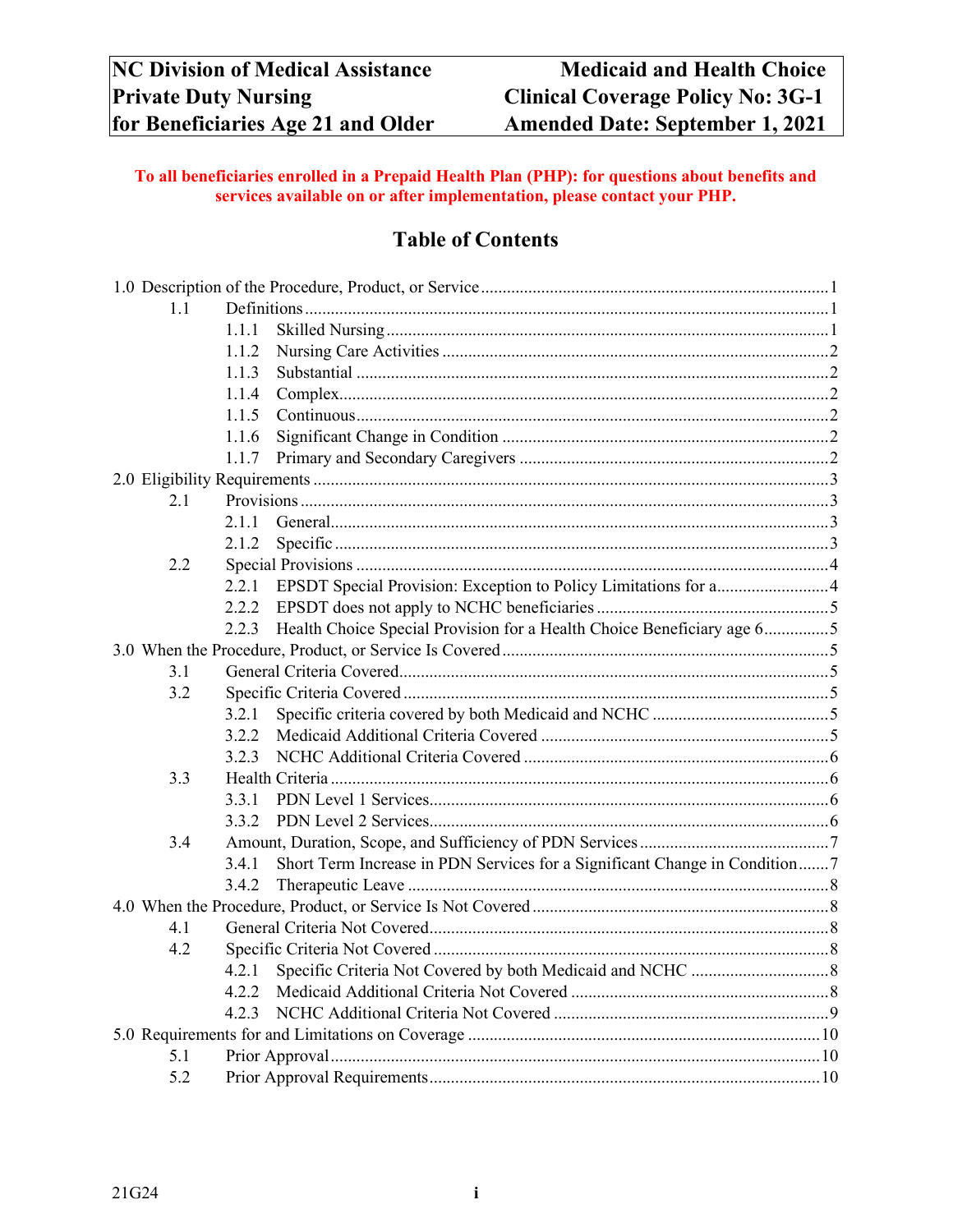# **Medicaid and Health Choice Clinical Coverage Policy No: 3G-1** Amended Date: September 1, 2021

|                | 5.2.1                                                                                  |  |  |
|----------------|----------------------------------------------------------------------------------------|--|--|
|                | 5.2.2                                                                                  |  |  |
|                | Requests to Change the Amount, Scope, Frequency, or Duration of Services13<br>5.2.3    |  |  |
|                | 5.2.4                                                                                  |  |  |
|                | 5.2.5                                                                                  |  |  |
|                | 5.2.6                                                                                  |  |  |
| 5.3            |                                                                                        |  |  |
|                | 5.3.1                                                                                  |  |  |
|                | 5.3.2                                                                                  |  |  |
|                | 5.3.3                                                                                  |  |  |
|                | 5.3.4                                                                                  |  |  |
|                |                                                                                        |  |  |
| 6.1            | Provider Qualifications and Occupational Licensing Entity Regulations 20               |  |  |
| 6.2            |                                                                                        |  |  |
| 6.3            |                                                                                        |  |  |
| 6.4            |                                                                                        |  |  |
| 6.5            |                                                                                        |  |  |
|                |                                                                                        |  |  |
|                |                                                                                        |  |  |
| 7.1            |                                                                                        |  |  |
| 7.2            |                                                                                        |  |  |
|                | 7.2.1                                                                                  |  |  |
|                | 7.2.2                                                                                  |  |  |
| 7.3            |                                                                                        |  |  |
| 7.4            |                                                                                        |  |  |
|                | 7.4.1                                                                                  |  |  |
|                | 7.4.2                                                                                  |  |  |
|                | 7.4.3                                                                                  |  |  |
|                | 7.4.4                                                                                  |  |  |
|                | 7.4.5                                                                                  |  |  |
|                | 7.5                                                                                    |  |  |
|                | 7.6                                                                                    |  |  |
|                |                                                                                        |  |  |
|                |                                                                                        |  |  |
| A.             |                                                                                        |  |  |
| $\mathbf{B}$ . | International Classification of Diseases, Tenth Revisions, Clinical Modification (ICD- |  |  |
|                |                                                                                        |  |  |
| C.             |                                                                                        |  |  |
| D.             |                                                                                        |  |  |
| E.             |                                                                                        |  |  |
| F.             |                                                                                        |  |  |
| G.             |                                                                                        |  |  |
| Η.             |                                                                                        |  |  |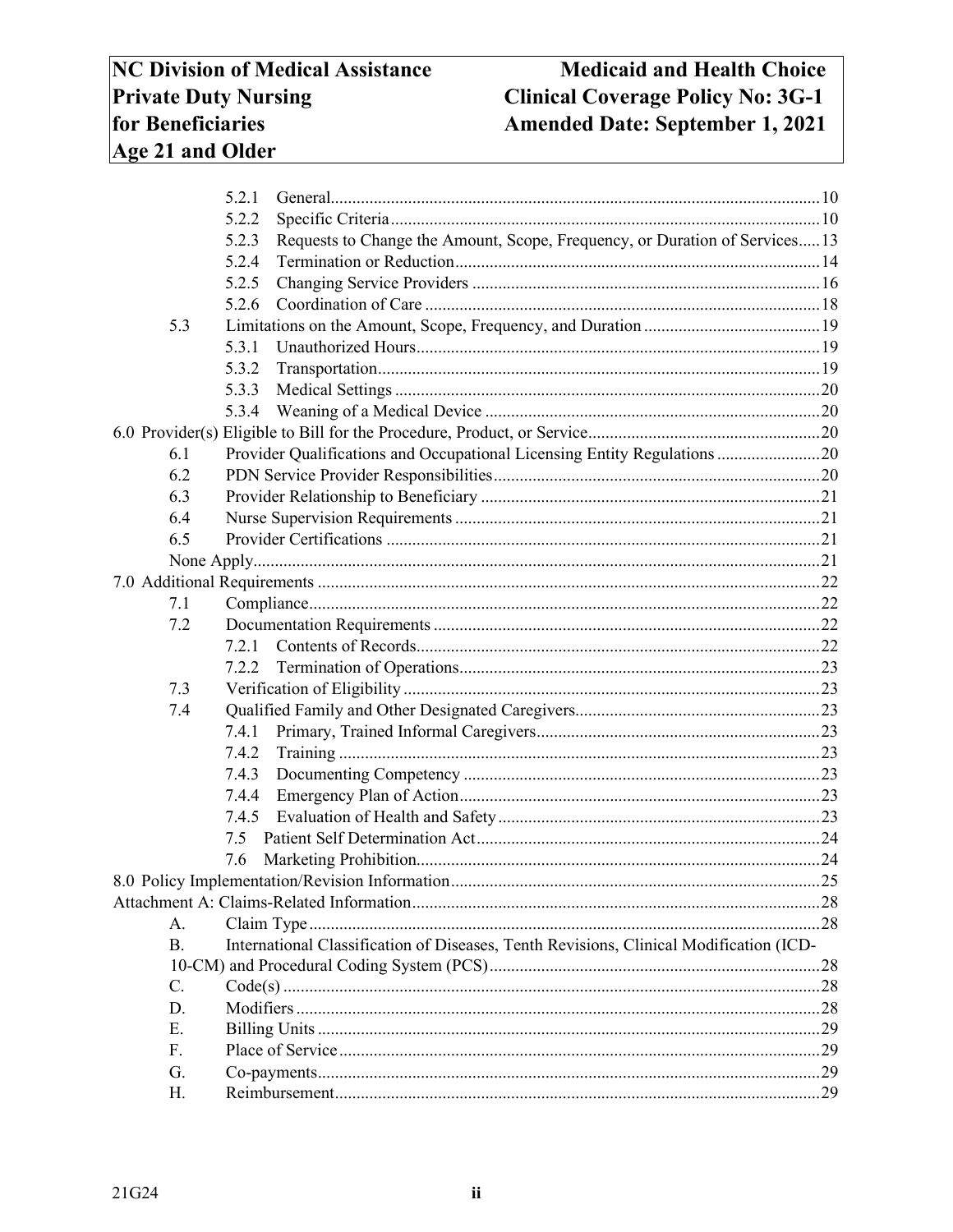|--|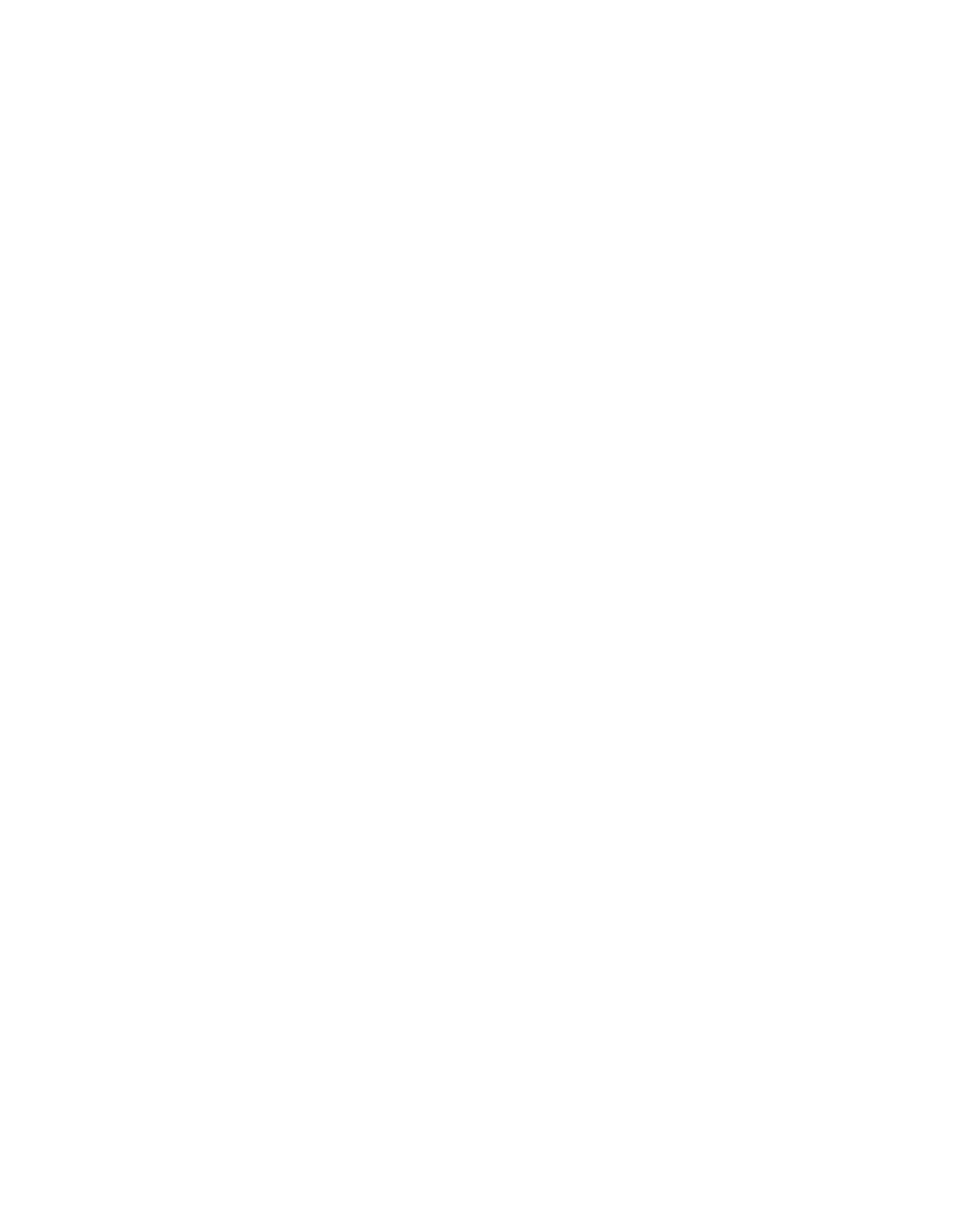**This clinical coverage policy has an effective date of September 1, 2020; however, until the end of the public health emergency, the temporary coverage and reimbursement flexibilities enabled by NC Medicaid through a series of [COVID-19 Special Medicaid Bulletins](https://medicaid.ncdhhs.gov/about-us/covid-19-guidance-and-resources/providers/covid-19-special-medicaid-bulletins) will remain in effect.**

#### **Related Clinical Coverage Policies**

Refer to<https://medicaid.ncdhhs.gov/> for the related coverage policies listed below: 3A*, Home Health Service* 3G-2, P*rivate Duty Nursing for Beneficiaries under 21 Years of Age*  3D, *Hospice*  3H-1, *Home Infusion Therapy*  3K-1, *Community Alternatives Program for Children (CAP/C)*  5A-1, *Physical Rehabilitation Equipment and Supplies* 5A-2, *Respiratory Equipment and Supplies* 5A-3, *Nursing Equipment and Supplies* 8P, *NC Innovations*  10C, *Local Education Agencies (LEAs)* 10D*, Independent Practitioners Respiratory Therapy Services* 

## <span id="page-4-0"></span>**1.0 Description of the Procedure, Product, or Service**

Private Duty Nursing (PDN) is substantial, complex, and continuous skilled nursing services that are considered supplemental to the care provided to a beneficiary by the beneficiary's family, foster parents, and delegated caregivers, as applicable. PDN services are provided for beneficiaries who require more individual and continuous care than what is available from a home health service visit. PDN shall be medically necessary for the beneficiary to be covered by NC Medicaid.

PDN services are provided:

- a. Primarily in the beneficiary's private primary residence;
- b. Under the direction of a written individualized plan of care;
- c. As authorized by the beneficiary's attending physician; and
- d. By a registered nurse (RN) or licensed practical nurse (LPN) who is licensed by the North Carolina Board of Nursing (NCBON) and employed by a state licensed and accredited home care agency.

#### <span id="page-4-2"></span><span id="page-4-1"></span>**1.1 Definitions**

#### **1.1.1 Skilled Nursing**

For this policy, nursing services as defined by 10A NCAC 13J.1102 is referred to as "skilled nursing."

Skilled nursing is defined as the assessment, judgment, intervention, and evaluation of interventions by a licensed registered nurse (RN), or a licensed practical nurse (LPN) under the supervision of the RN, and in accordance with the plan of care, in the amount, frequency and duration as outlined in **Section 3.4**. Skilled nursing includes:

**CPT codes, descriptors, and other data only are copyright 2021 American Medical Association. All rights reserved. Applicable FARS/DFARS apply.**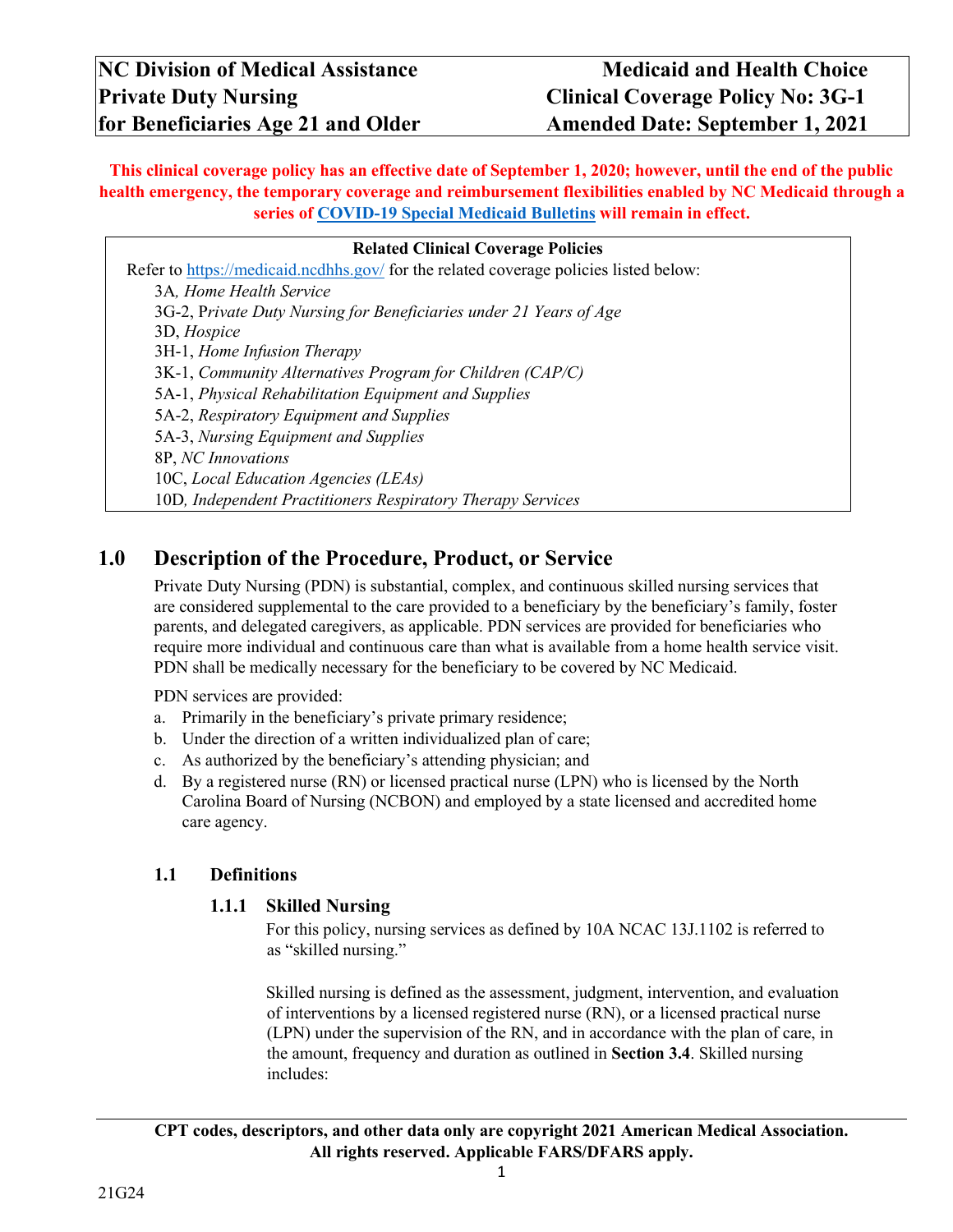- a. Assessing the patient's physical and mental health, including the patient's reaction to illnesses and treatment regimens;
- b. Recording and reporting the results of the nursing assessment;
- c. Planning, initiating, delivering, and evaluating appropriate nursing acts.
- d. Collaborating with other health care providers in determining the appropriate health care for a patient but, subject to the provisions of G.S. 90-18.2, not prescribing a medical treatment regimen or making a medical diagnosis, except under supervision of a licensed physician;
- e. Implementing the treatment and pharmaceutical regimen prescribed by any person authorized by State law to prescribe the regimen.
- f. Providing teaching and counseling about the patient's health.
- g. Reporting and recording the plan for care, nursing care given, and the patient's response to that care.
- h. Providing for the maintenance of safe and effective nursing care, whether rendered directly or indirectly.

Skilled nursing does not include tasks that can be delegated to unlicensed personnel according to NC Board of Nursing Scope of Practice: 21 NCAC 36 .0224 for RN, 21 NCAC 36 .0225 for LPN and 10A NCAC 13J.1102 for In-Home Aide.

#### <span id="page-5-0"></span>**1.1.2 Nursing Care Activities**

Activities as defined by 21 NCAC 36 .0401. For this policy, Nursing Care Activities are referred to as "tasks."

#### <span id="page-5-1"></span>**1.1.3 Substantial**

Substantial means there is a need for interrelated nursing assessments and interventions. Interventions not requiring an assessment or judgment by a licensed nurse are not considered substantial.

#### <span id="page-5-2"></span>**1.1.4 Complex**

Complex means scheduled, hands-on nursing interventions. Observation in case an intervention is required is not considered complex skilled nursing and is not covered by Medicaid as medically necessary PDN services.

#### <span id="page-5-3"></span>**1.1.5 Continuous**

Continuous means skilled nursing assessments requiring interventions are performed at least every two (2) hours during the period Medicaid-covered PDN services are provided.

#### <span id="page-5-4"></span>**1.1.6 Significant Change in Condition**

Significant change means a change in the beneficiary's status that is not selflimiting, impacts more than one (1) area of functional health status, and requires multidisciplinary review or a revision of the plan of care according to program requirements specified in **Sections 3.0** and **4.0** of this policy.

#### <span id="page-5-5"></span>**1.1.7 Primary and Secondary Caregivers**

- a. A fully available primary caregiver is a trained, informal caregiver who lives with the beneficiary, is not employed and who is physically and cognitively able to provide care.
- b. A partially available primary caregiver is a trained, informal caregiver who lives with the beneficiary and has verified employment or who has been determined by the Social Security Administration to be unable to work due to a disability and the nature of the disability is one that limits the ability of that person to provide care to the PDN beneficiary.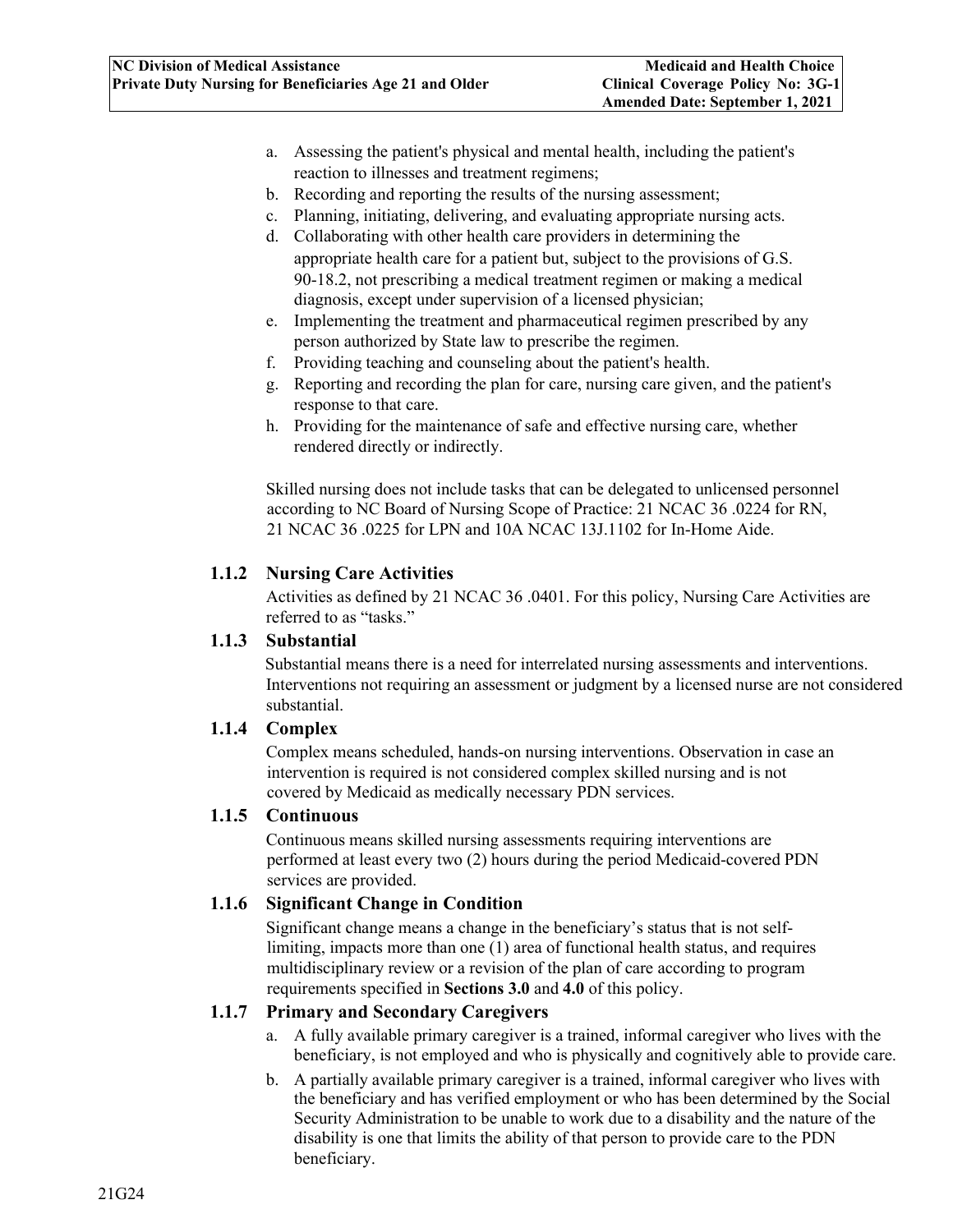c. A secondary/back-up caregiver is a trained, informal caregiver who is available for instances when the primary informal caregiver is unavailable due to illness, emergency or need for respite.

Note: All parents, guardians, or persons otherwise legally responsible for the beneficiary residing in the home are expected to serve as a trained, informal caregiver.

## <span id="page-6-2"></span><span id="page-6-1"></span><span id="page-6-0"></span>**2.0 Eligibility Requirements**

## **2.1 Provisions**

#### **2.1.1 General**

#### **(***The term "General" found throughout this policy applies to all Medicaid and NCHC policies***)**

- a. An eligible beneficiary shall be enrolled in either:
	- 1. the NC Medicaid Program *(Medicaid is NC Medicaid program, unless context clearly indicates otherwise*); or
	- 2. the NC Health Choice (*NCHC is NC Health Choice program, unless context clearly indicates otherwise)* Program on the date of service and shall meet the criteria in **Section 3.0 of this policy**.
- b. Provider(s) shall verify each Medicaid or NCHC beneficiary's eligibility each time a service is rendered.
- c. The Medicaid beneficiary may have service restrictions due to their eligibility category that would make them ineligible for this service.

#### <span id="page-6-3"></span>**2.1.2 Specific**

#### (*The term "Specific" found throughout this policy only applies to this policy*)

#### **a. Medicaid**

An eligible Medicaid beneficiary shall be 21 years and older.

#### **Eligibility categories** are:

- 1. Fee-for-Service: Beneficiaries covered by Medicaid are eligible to apply for PDN services.
- 2. Medicaid for Pregnant Women (MPW): Pregnant women may be eligible to apply for PDN services if the services are medically necessary for a pregnancy-related condition.
- 3. Medicare Qualified Beneficiaries (MQB): Medicaid beneficiaries who are Medicare-qualified beneficiaries (MQB) are not eligible for PDN.
- 4. Managed Care: Medicaid beneficiaries participating in a managed care program, such as a Medicaid Prepaid Health Plan (PHP), Community Care of North Carolina programs (CCNC), Carolina ACCESS or Eastern Band of Cherokee Indians (ECBI) Tribal Option shall access home services, including PDN, through their primary care physician.

#### **b. NCHC**

NCHC beneficiaries are not eligible for Private Duty Nursing (PDN).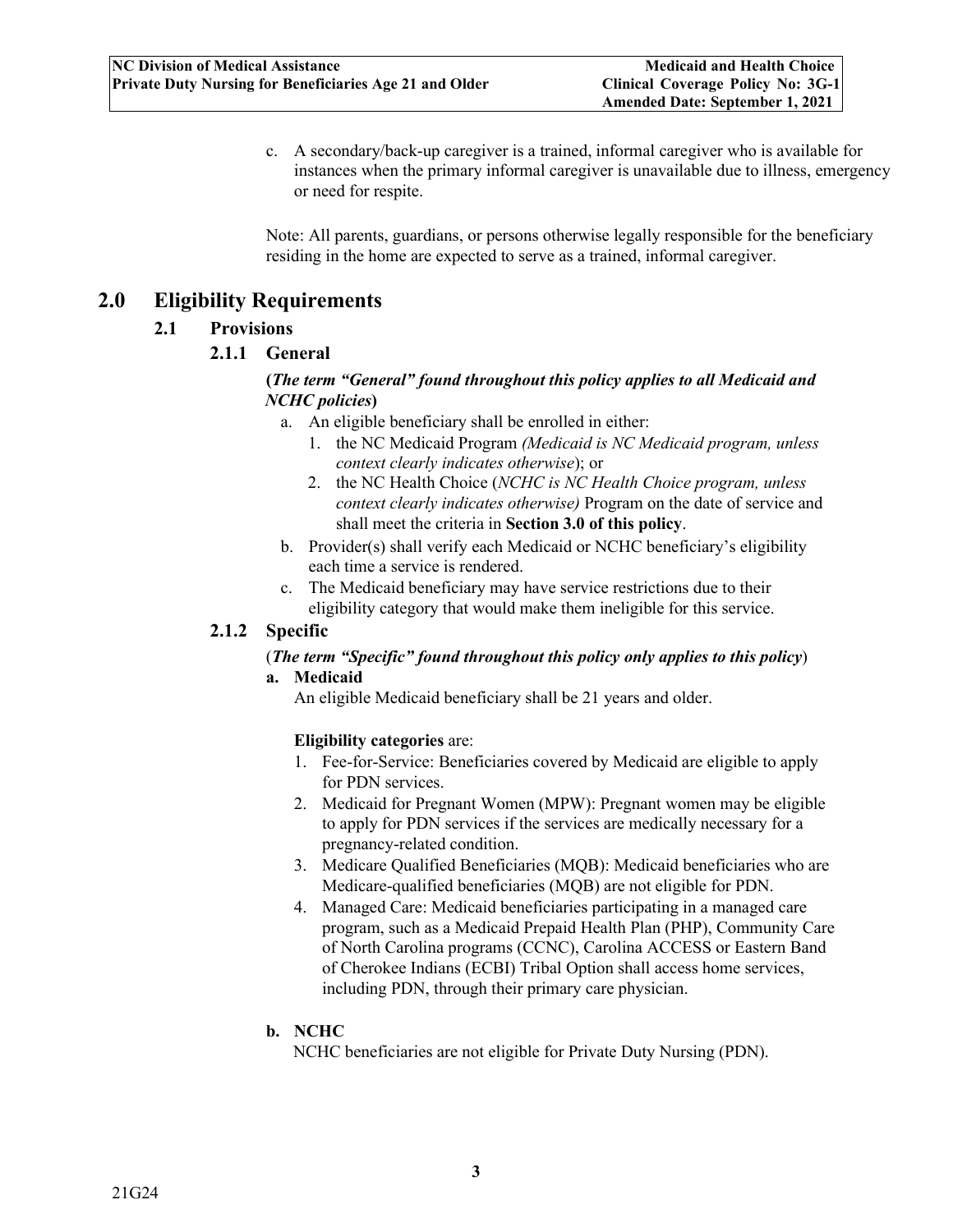#### <span id="page-7-1"></span><span id="page-7-0"></span>**2.2 Special Provisions**

## **2.2.1 EPSDT Special Provision: Exception to Policy Limitations for a Medicaid Beneficiary under 21 Years of Age**

a. **42 U.S.C. § 1396d(r) [1905(r) of the Social Security Act]** 

Early and Periodic Screening, Diagnostic, and Treatment (EPSDT) is a federal Medicaid requirement that requires the state Medicaid agency to cover services, products, or procedures for Medicaid beneficiary under 21 years of age **if** the service is **medically necessary health care** to correct or ameliorate a defect, physical or mental illness, or a condition [health problem] identified through a screening examination (includes any evaluation by a physician or other licensed practitioner).

This means EPSDT covers most of the medical or remedial care a child needs to improve or maintain his or her health in the best condition possible, compensate for a health problem, prevent it from worsening, or prevent the development of additional health problems.

Medically necessary services will be provided in the most economic mode, as long as the treatment made available is similarly efficacious to the service requested by the beneficiary's physician, therapist, or other licensed practitioner; the determination process does not delay the delivery of the needed service; and the determination does not limit the beneficiary's right to a free choice of providers.

EPSDT does not require the state Medicaid agency to provide any service, product or procedure:

- 1. that is unsafe, ineffective, or experimental or investigational.
- 2. that is not medical in nature or not generally recognized as an accepted method of medical practice or treatment.

Service limitations on scope, amount, duration, frequency, location of service, and other specific criteria described in clinical coverage policies may be exceeded or may not apply as long as the provider's documentation shows that the requested service is medically necessary "to correct or ameliorate a defect, physical or mental illness, or a condition" [health problem]; that is, provider documentation shows how the service, product, or procedure meets all EPSDT criteria, including to correct or improve or maintain the beneficiary's health in the best condition possible, compensate for a health problem, prevent it from worsening, or prevent the development of additional health problems.

#### b. **EPSDT and Prior Approval Requirements**

- 1. If the service, product, or procedure requires prior approval, the fact that the beneficiary is under 21 years of age does **NOT** eliminate the requirement for prior approval.
- 2. **IMPORTANT ADDITIONAL INFORMATION** about EPSDT and prior approval is found in the *NCTracks Provider Claims and Billing Assistance Guide,* and on the EPSDT provider page. The Web addresses are specified below.

*NCTracks Provider Claims and Billing Assistance Guide*: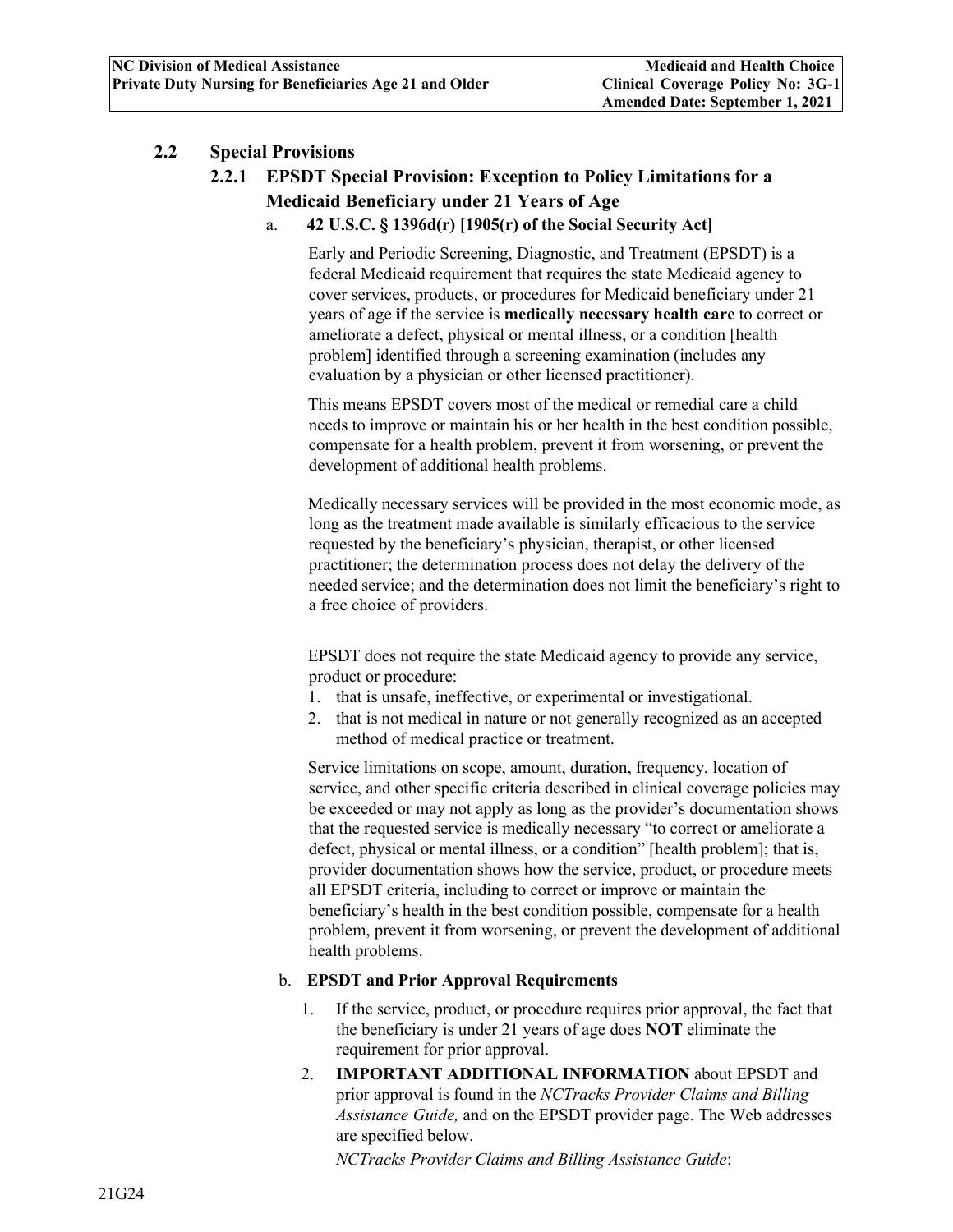[https://www.nctracks.nc.gov/content/public/providers/providermanuals.html](https://www.nctracks.nc.gov/content/public/providers/provider-manuals.html)

EPSDT provider page[:](file://10.52.235.160/Shared/AllUsers/ICS-Policy-Development/____All-Clinical-Coverage-Policies/3-Series/3G-1-PDN-21-Older/2020%20Telehealth/%20) [https://medicaid.ncdhhs.gov/providers/programs-and](https://medicaid.ncdhhs.gov/providers/programs-and-services/medical/wellness-visits-and-diagnostic-and-treatment-services)[services/medical/wellness-visits-and-diagnostic-and-treatment-services](https://medicaid.ncdhhs.gov/providers/programs-and-services/medical/wellness-visits-and-diagnostic-and-treatment-services)

#### <span id="page-8-0"></span>**2.2.2 EPSDT does not apply to NCHC beneficiaries**

<span id="page-8-1"></span>**2.2.3 Health Choice Special Provision for a Health Choice Beneficiary age 6 through 18 years of age** 

NC Medicaid shall deny the claim for coverage for an NCHC beneficiary who does not meet the criteria within **Section 3.0** of this policy. Only services included under the NCHC State Plan and the NC Medicaid clinical coverage policies, service definitions, or billing codes are covered for an NCHC beneficiary.

## <span id="page-8-2"></span>**3.0 When the Procedure, Product, or Service Is Covered**

*Note: Refer to Subsection 2.2.1 regarding EPSDT Exception to Policy Limitations for Medicaid Beneficiaries Under 21 Years of Age* 

#### <span id="page-8-3"></span>**3.1 General Criteria Covered**

Medicaid and NCHC shall cover the procedure, product, or service related to this policy when medically necessary, and:

- a. the procedure, product, or service is individualized, specific, and consistent with symptoms or confirmed diagnosis of the illness or injury under treatment, and not in excess of the beneficiary's needs;
- b. the procedure, product, or service can be safely furnished, and no equally effective and more conservative or less costly treatment is available statewide; and
- c. the procedure, product, or service is furnished in a manner not primarily intended for the convenience of the beneficiary, the beneficiary's caretaker, or the provider.

#### <span id="page-8-6"></span><span id="page-8-5"></span><span id="page-8-4"></span>**3.2 Specific Criteria Covered**

**3.2.1 Specific criteria covered by both Medicaid and NCHC**  None Apply.

#### **3.2.2 Medicaid Additional Criteria Covered**

Medicaid shall cover PDN when:

- a. Eligibility criteria in **Section 2.0** are met;
- b. Health criteria in **Section 3.3** are met;
- c. Provided primarily in the primary private residence of the beneficiary. A beneficiary who is authorized to receive PDN services in the primary private residence may make use of the approved hours outside of that setting when normal life activities temporarily take him or her outside that setting. Normal life activities are supported or sheltered work settings, licensed childcare, school and school related activities, and religious services and activities. Normal life activities are not instances when a beneficiary is receiving care in an inpatient facility, outpatient facility, hospital, or residential-type medical setting;
- d. PDN services have been requested and ordered by the beneficiary's attending physician (MD) or Doctor of Osteopathic Medicine (DO) licensed by the North Carolina Board of Medicine and enrolled with Medicaid) on the CMS-485 (Home Health Certification and Plan of Care Form);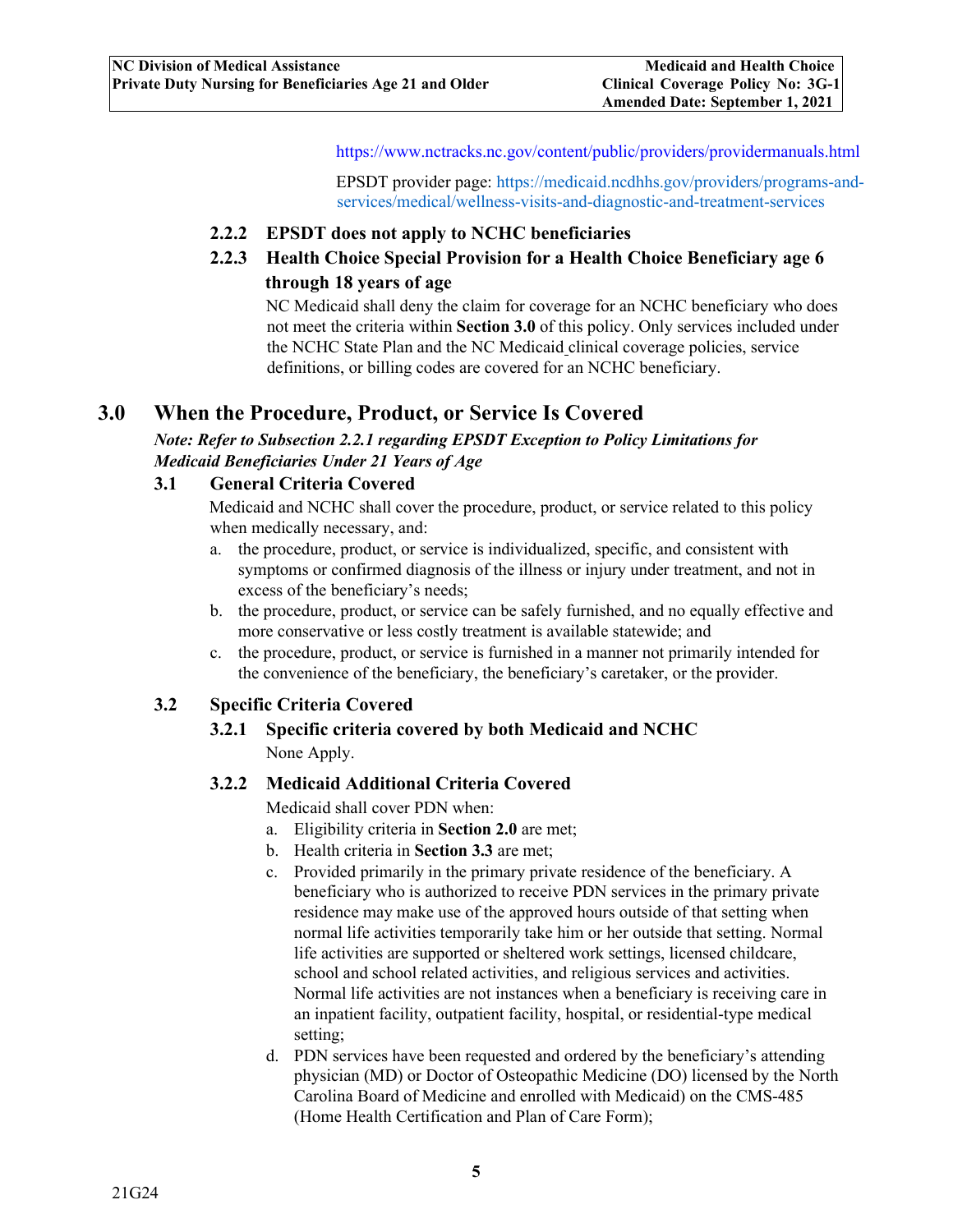- e. Prior approval has been granted by NC Medicaid according to **Section 5.0 of this policy;** and
- f. The beneficiary has at least one (1) trained primary informal caregiver to provide direct care to the beneficiary during the planned and unplanned absences of PDN staff. **If there is no caregiver available to assume this role, PDN cannot be approved.** It is recommended that there be a second trained informal caregiver for instances when the primary informal caregiver is unavailable due to illness, emergency, or need for respite.

#### **3.2.3 NCHC Additional Criteria Covered**

None Apply

## <span id="page-9-2"></span><span id="page-9-1"></span><span id="page-9-0"></span>**3.3 Health Criteria**

#### **3.3.1 PDN Level 1 Services**

- To be eligible for Level 1 PDN services, the beneficiary shall:
- a. be dependent on a ventilator for at least eight (8) hours per day, or
- b. meet at least four (4) of the following criteria:
	- 1. unable to wean from a tracheostomy;
	- 2. require nebulizer treatments at least two (2) scheduled times per day and one (1) as needed time per day;
	- 3. require pulse oximetry readings every nursing shift;
	- 4. require skilled nursing or respiratory assessments every shift due to a respiratory insufficiency;
	- 5. require oxygen as needed, also known as pro re nata (PRN) or has PRN rate adjustments at least two (2) times per week;
	- 6. require tracheal care at least daily;
	- 7. require PRN tracheal suctioning. Suctioning is defined as tracheal suctioning requiring a suction machine and a flexible catheter; or
	- 8. at risk for requiring ventilator support;
	- 9. Require at least one non-respiratory skilled nursing intervention that requires more extensive and continual care than can be provided through a home health visit;
	- 10. Evidence of 3 or more organ system deficiencies/failures that requires continual skilled nursing interventions [example: Skin (decubitus ulcers), DI (feeding tube), AND Neuro (TBI, seizures)].

#### <span id="page-9-3"></span>**3.3.2 PDN Level 2 Services**

Medicaid beneficiaries who meet ALL the criteria for Level 1 nursing services plus at least one (1) of the criteria below may be eligible for additional PDN services – not to exceed the program limit of 112 hours per week:

- a. use of respiratory pacer;
- b. dementia or other cognitive deficits in an otherwise alert or ambulatory recipient;
- c. infusions, such as through an intravenous, Peripherally Inserted Central Catheter (PICC) or central line;
- d. seizure activity requiring use of PRN use of Diastat, oxygen, or other interventions that require assessment and intervention by a licensed nurse.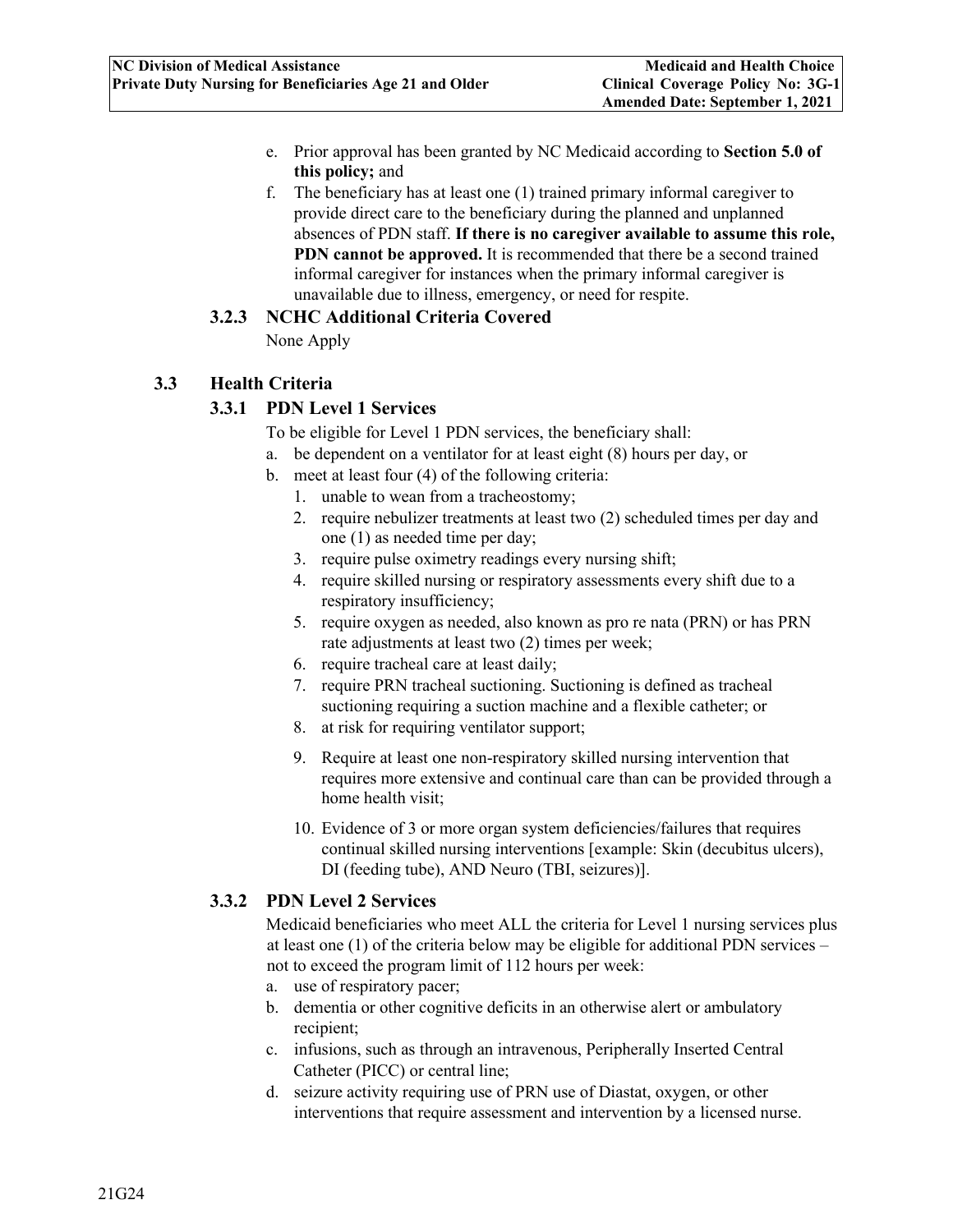#### <span id="page-10-0"></span>**3.4 Amount, Duration, Scope, and Sufficiency of PDN Services**

NC Medicaid shall determine the amount, duration, scope, and sufficiency of PDN services not to exceed 112 hours per week, required by the beneficiary based on a comprehensive review of all the documents listed in **Subsection 5.2.3**, along with the following characteristics of the beneficiary:

- a. Active primary and secondary diagnosis(es);
- b. Overall health status (i.e. mobility, nutrition, recent hospitalizations);
- c. Level and type of technology dependency;
- d. Amount and frequency of specialized skilled nursing interventions required;
- e. Amount of caregiver assistance available. NC Medicaid reserves the right to request verification of each caregiver's employment schedule annually, and as deemed appropriate by NC Medicaid. Allowances are not for second jobs, overtime, or combination of work and school, when the additional hours cause the policy limit to be exceeded;

Hours are approved on a per-week basis beginning 12:01 a.m. Sunday and ending at 12:00 a.m. Saturday. A beneficiary may use the hours as they choose within the week. It is the responsibility of the beneficiary and caregiver to schedule time to ensure the health and safety of the beneficiary. Additional hours are not approved because the family planned poorly and 'ran out' before the end of the week. The hours approved are based on the needs of the beneficiary and caregiver availability, not the needs of other individuals residing in the home.

**Note:** Unused hours of services shall not be "banked" for future use or "rolled over" to another week.

| <b>Informal Caregiver Availability</b> | <b>Standard PDN Level 1 Approved</b><br><b>Hours</b> |
|----------------------------------------|------------------------------------------------------|
| Two or more fully available caregivers | Up to 56 hours per week                              |
| One fully available caregiver          | Up to 84 hours per week                              |
| Two or more partially available        | Up to 104 hours per week                             |
| caregivers                             |                                                      |
| One partially available caregiver      | Up to $112$ hours per week                           |

Approved hours are determined as follows:

**Note:** Expanded PDN Level 2 Services could allow for up to an additional 14 hours per week – as long as that total does not exceed the program maximum of 112 hours per week.

## <span id="page-10-1"></span>**3.4.1 Short Term Increase in PDN Services for a Significant Change in Condition**

A short-term increase (STI) in PDN services is limited to a maximum of six (6) calendar weeks and shall be approved by NC Medicaid prior to implementation. The PDN service provider shall submit the DMA-3511 (PDN Change Request Form) and supporting documentation to NC Medicaid at least 5 business days prior to initiating the STI. The amount and duration of the short-term increase is based on medical necessity and approved by NC Medicaid's PDN Nurse Consultant.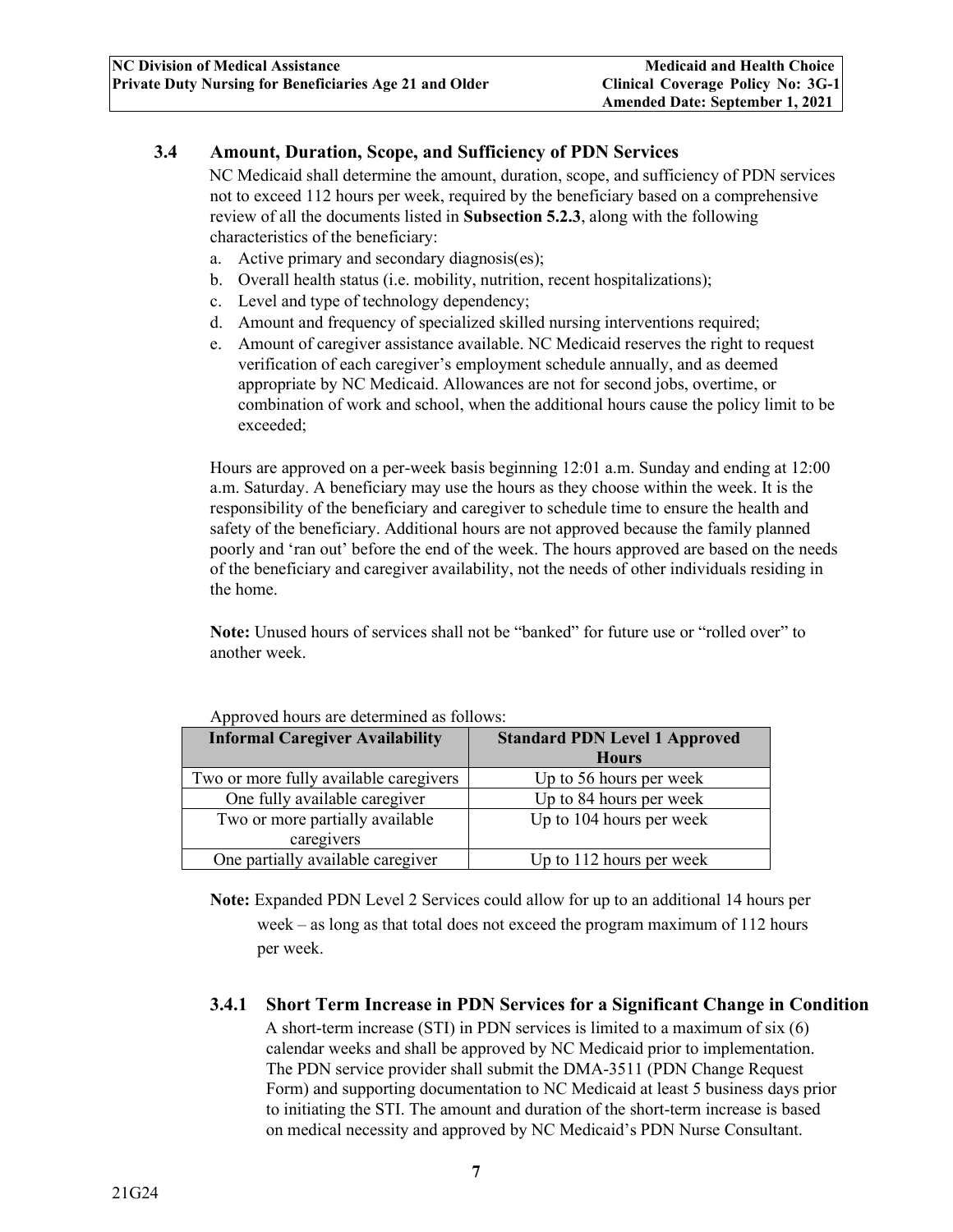Medicaid shall cover a short-term increase in PDN service when the beneficiary meets ONE of the following significant changes in condition:

- a. New tracheostomy, ventilator, or other life-sustaining medical technology need immediately post discharge, to accommodate the transition and the need for training of informal caregivers. Services generally start at a higher number of hours and are weaned down to previously approved hours over the course of the six (6) weeks.
- b. An acute, temporary change in condition causing increased amount and frequency of nursing interventions.
- c. A family emergency such as an acute change in the primary caregiver's ability to physically and/or cognitively provide care, or when the secondary caregiver is in place but requires additional support because of less availability or need for reinforcement of training.

#### <span id="page-11-0"></span>**3.4.2 Therapeutic Leave**

Therapeutic leave and/or vacation requests (not for medical purposes such as an out-of-state hospitalization) shall be ordered by the beneficiary's attending physician. Approval of therapeutic leave is limited to 14 days per calendar year and shall not exceed current approved hours. The attending physician shall indicate the beneficiary is able to travel safely and requires nursing care during leave time. The necessity for a nurse to travel with the beneficiary and caregiver(s) shall be documented in the attending physician-signed order.

The PDN service provider shall submit the attending physician-signed order for therapeutic leave to NC Medicaid for review at least five (5) business days prior to the therapeutic leave request.

## <span id="page-11-1"></span>**4.0 When the Procedure, Product, or Service Is Not Covered**

*Note: Refer to Subsection 2.2.1 regarding EPSDT Exception to Policy Limitations for Medicaid Beneficiaries under 21 Years of Age.* 

#### <span id="page-11-2"></span>**4.1 General Criteria Not Covered**

Medicaid and NCHC shall not cover the procedure, product, or service related to this policy when:

- a. the beneficiary does not meet the eligibility requirements listed in **Section 2.0;**
- b. the beneficiary does not meet the criteria listed in **Section 3.0;**
- c. the procedure, product, or service duplicates another provider's procedure, product, or service; or
- d. the procedure, product, or service is experimental, investigational, or part of a clinical trial.

#### <span id="page-11-5"></span><span id="page-11-4"></span><span id="page-11-3"></span>**4.2 Specific Criteria Not Covered**

**4.2.1 Specific Criteria Not Covered by both Medicaid and NCHC**  None Apply.

## **4.2.2 Medicaid Additional Criteria Not Covered**

Medicaid shall not cover PDN if any of the following are true:

- a. the beneficiary is receiving medical care in a hospital, nursing facility, outpatient facility, or residential-type medical setting where licensed personnel are employed;
- b. the beneficiary is a resident of an adult care home, group home, family care home, or nursing facility;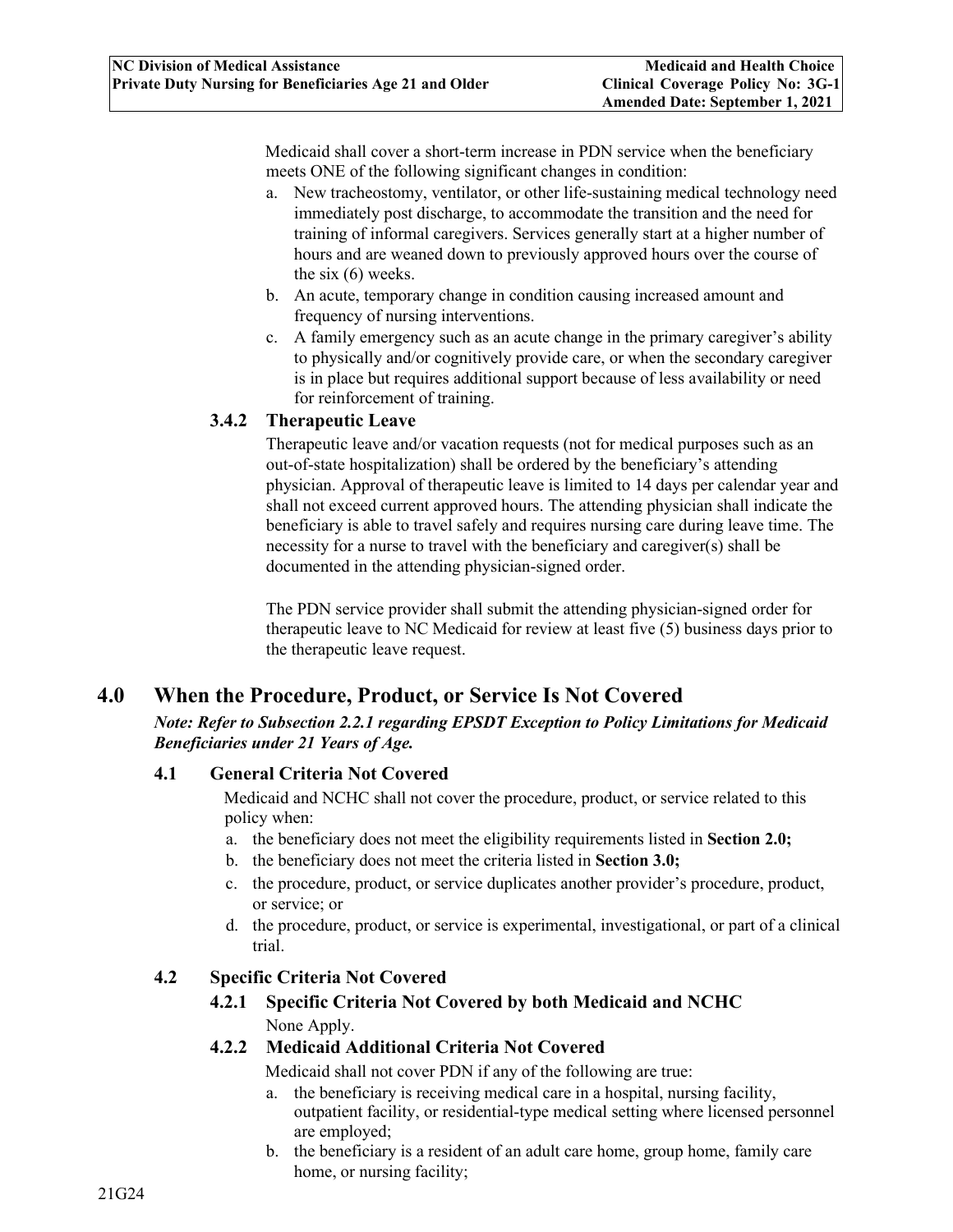- c. the service is for custodial, companion, respite services (short-term relief for the caregiver) or medical or community transportation services;
- d. the nursing care activities rendered can be delegated to unlicensed personnel (Nurse Aide I or Nurse Aide II), according to 21 NCAC 36.0401 and 21 NCAC  $36.0221(b);$
- e. the purpose of having a licensed nurse with the beneficiary is for observation or monitoring in case an intervention is required;
- f. the service is for the beneficiary or caregiver to go on overnight trips away from the beneficiary's private primary residence. **Note:** Short-term absences from the primary private residence that allow the beneficiary to receive medical care in an alternate setting for a short period of time, and therapeutic leave requests may be allowed if the following are true: PDN is not provided for respite, PDN is not provided in an institutional setting, and when PDN is provided according to nurse and home care licensure regulations;
- g. services are provided exclusively in the school
- h. the beneficiary does not have informal caregiver support available as per **Subsection 3.2.2.f;**
- i. the beneficiary is receiving home health nursing services or respiratory therapy treatment (except as allowed under clinical coverage policy 10D, *Independent Practitioners Respiratory Therapy Services*) during the same hours of the day as PDN;
- j. the beneficiary is receiving infusion therapy services as found under the clinical coverage policy 3H-, *Home Infusion Therapy (HIT)* program; or
- k. the beneficiary is receiving hospice services as found under clinical coverage policy 3D, *Hospice Services*, except as those services may apply to children under the Patient Protection and Affordable Care Act. H.R.3590
- l. the beneficiary is receiving services from other formal support programs (such as NC Innovations) during the same hours of the day as PDN.

## <span id="page-12-0"></span>**4.2.3 NCHC Additional Criteria Not Covered**

- a. NCGS  $\S$  108A-70.21(b) "Except as otherwise provided for eligibility, fees, deductibles, copayments, and other cost sharing charges, health benefits coverage provided to children eligible under the Program shall be equivalent to coverage provided for dependents under North Carolina Medicaid Program except for the following:
	- 1. No services for long-term care.
	- 2. No nonemergency medical transportation.
	- 3. No EPSDT.
	- 4. Dental services shall be provided on a restricted basis in accordance with criteria adopted by the Department to implement this subsection."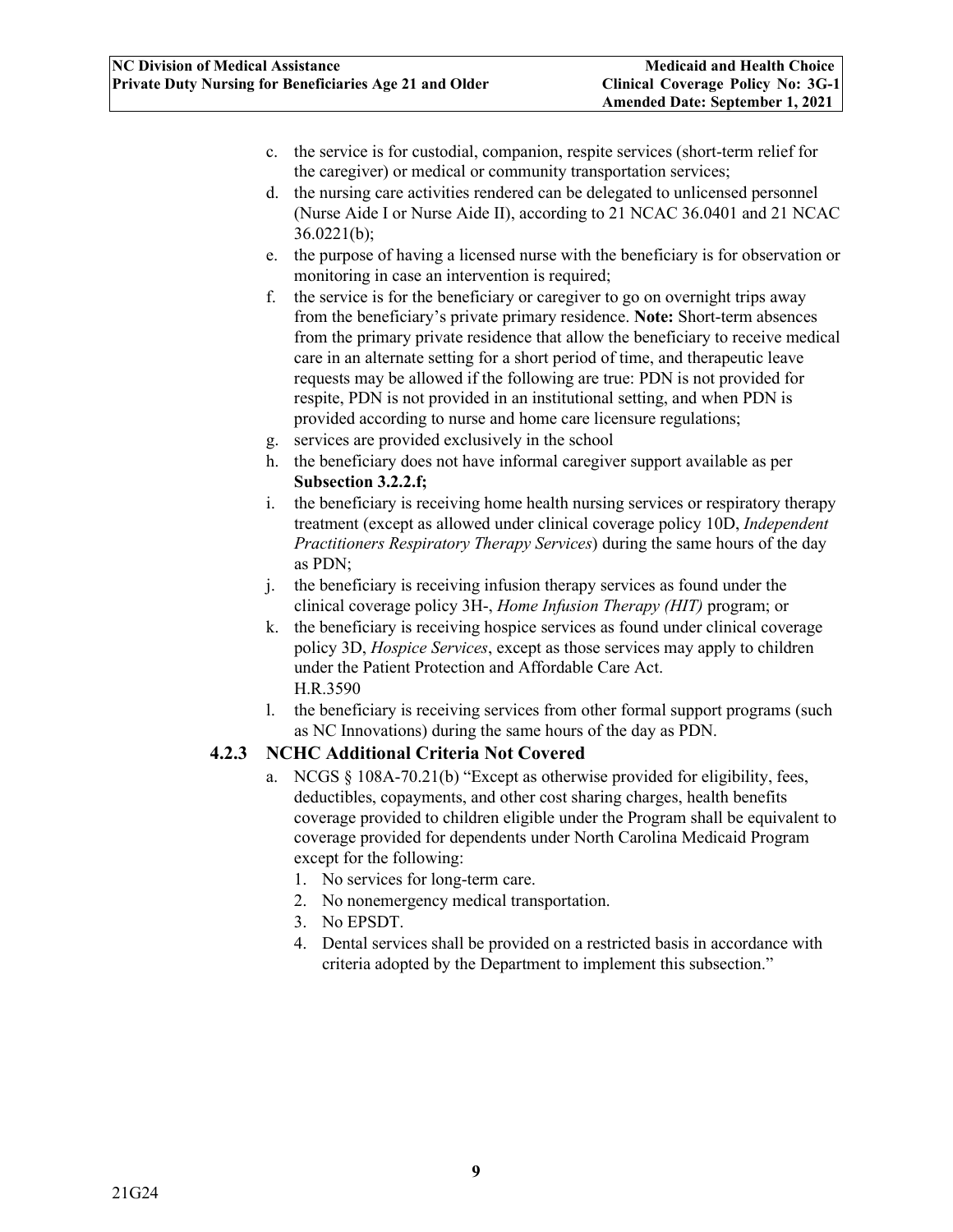## <span id="page-13-1"></span><span id="page-13-0"></span>**5.0 Requirements for and Limitations on Coverage**

#### **5.1 Prior Approval**

Medicaid shall require prior approval (PA) before rendering Private Duty Nursing (PDN) Services.

**Note:** Prior approval is granted based on medical necessity and caregiver availability only. It does not guarantee payment or ensure beneficiary NC Medicaid eligibility on the date of service. All service requirements shall be met for the PDN service provider to receive payment.

#### <span id="page-13-3"></span><span id="page-13-2"></span>**5.2 Prior Approval Requirements**

#### **5.2.1 General**

The provider(s) shall submit to the Department of Health and Human Services (DHHS) Utilization Review Personnel the following:

- a. the prior approval request; and
- b. all health records and any other records that support the beneficiary has met the specific criteria in **Subsection 3.2** of this policy.

#### <span id="page-13-4"></span>**5.2.2 Specific Criteria**

#### **5.2.2.1 Initial Referral Process**

A medical provider shall refer a potential beneficiary to a PDN service provider to initiate the initial referral review process. The PDN service provider shall complete a comprehensive assessment within 48 hours of the start of care (SOC) date and enter a request for PA by submitting documents (as listed in **Subsection 5.2.2.2**) for initial referral provisional review.

#### **5.2.2.2 Documentation Requirements for Initial Referral Provisional Review**

Initial provisional approval may be granted for 30-calendar days only, pending receipt of additional documentation (refer to **Subsection 5.2.2.3**). NC Medicaid shall complete a clinical review for PDN services upon receipt of the following required documents dated within the last sixty (60) days:

- a. DMA-3508 (PDN Referral Form) signed by the attending physician AND
- b. Recent history and physical (H&P).
	- 1. If the beneficiary is being discharged from the hospital, submit current hospital progress notes or a hospital discharge summary;
	- 2. If the beneficiary is being referred from the community, submit clinic notes from the last two office visits pertaining to the referring diagnosis;
	- 3. Private health insurance coverage or denial documentation for current approval period, if applicable.

PDN service providers shall indicate in their submitted documents all caregivers available to supplement care and the status of training provided.

**Note:** Once all required documentation is received, NC Medicaid shall conduct a clinical review for initial referral provisional PDN services. Incomplete or omitted documentation is handled as an incomplete request and may result in denial of the PA request.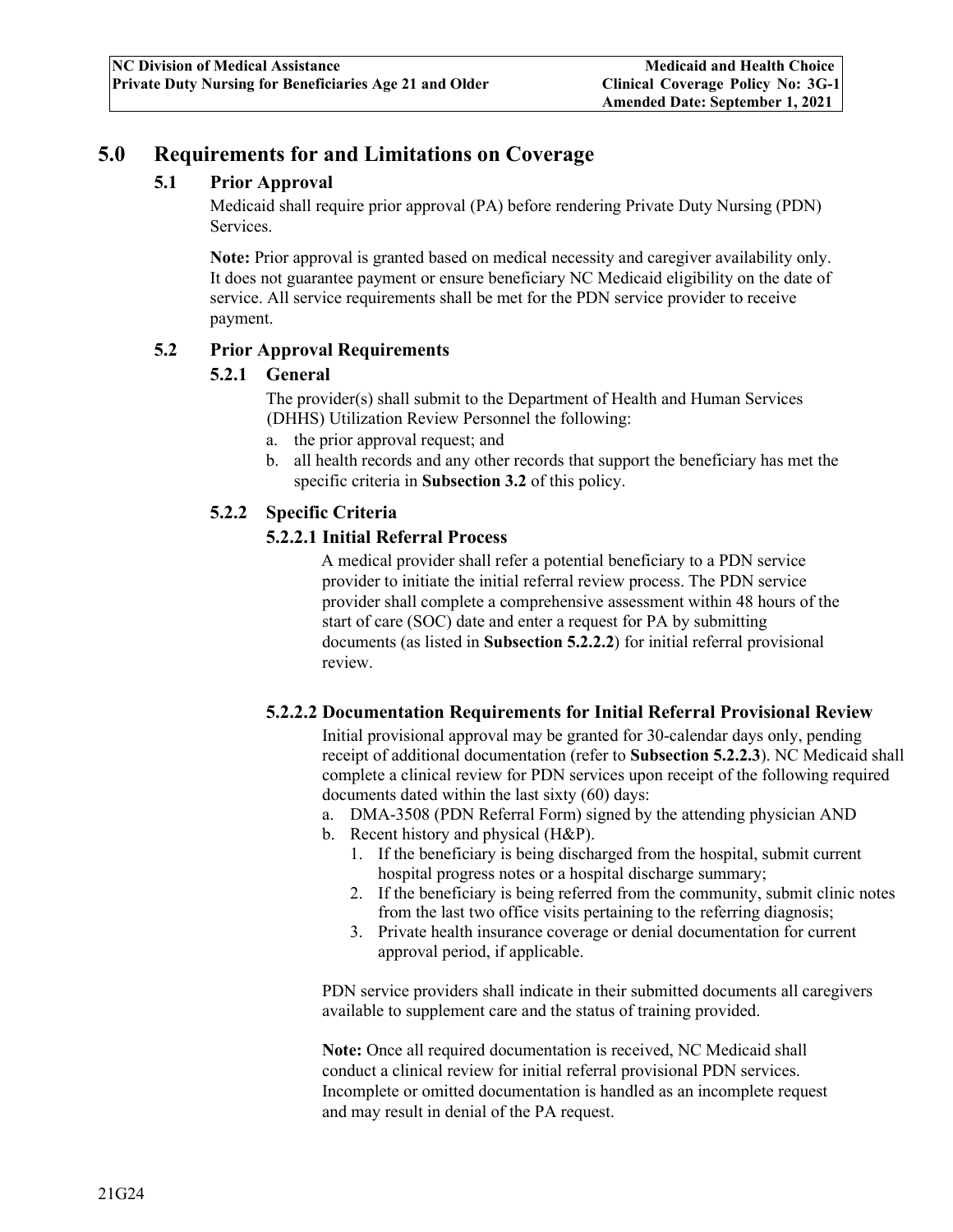If the initial referral request is received after the start of care date, NC Medicaid shall only consider approval of PA from the date of request submission.

#### **5.2.2.3 Documentation Requirements for Initial Referral Continuation Review**

Continuation approval is granted for the remainder of the 180-day PA period. The PDN service provider shall submit the following documentation by PA day 30 to include:

- a. Attending physician-signed CMS-485 (Home Health Certification and Plan of Care Form);
- b. Employment verification documentation to include one of the following:
	- 1. A statement on company letterhead signed by a supervisor or representative from the employer's Human Resources Department detailing the employee's current status of employment (such as active or on family medical leave), typical work schedule, and employer's contact information; or
	- 2. Pay stubs for the last two (2) months of employment; or
	- 3. If a caregiver is self-employed, a Federal Schedule C (Form 1040), or the Profit or Loss from Business (Sole Proprietorship) form from the most recent tax return may be used; and
- c. PDN service provider's consent to treat document.

Additional documentation shall be required throughout the first 180-day authorization period to validate the initial request for PDN. The DMA-3509 (PDN Medical Update Form) and attending physician-signed CMS-485 shall be uploaded every 60 days.

A verbal order and date signed by RN if CMS-485 (Locator 23) if not signed by the attending physician in advance of the certification period is acceptable. All attending physician signed 485's for the 180-day certification period shall be uploaded before the PA expiration date.

- a. By PA day 60: DMA-3509 (PDN Medical Update Form) and attending physician-signed CMS-485 (Home Health Certification and Plan of Care Form) shall be submitted.
- b. By PA day 120: DMA-3509 (PDN Medical Update Form) and attending physician-signed CMS-485 (Home Health Certification and Plan of Care Form) shall be submitted.

If the beneficiary experiences a significant change of condition, NC Medicaid shall re-evaluate services at that time (Refer to Subsection 5.2.2.7).

**Note:** Once all required documentation is received, NC Medicaid shall complete the clinical review for initial referral continuation of PDN services. Incomplete or omitted documentation is handled as an incomplete request and may result in denial of the PA request.

If the required documentation for initial continuation is received after the provisional approval timeframe has ended, NC Medicaid shall only consider extending continuation approval of PA from the date of request submission.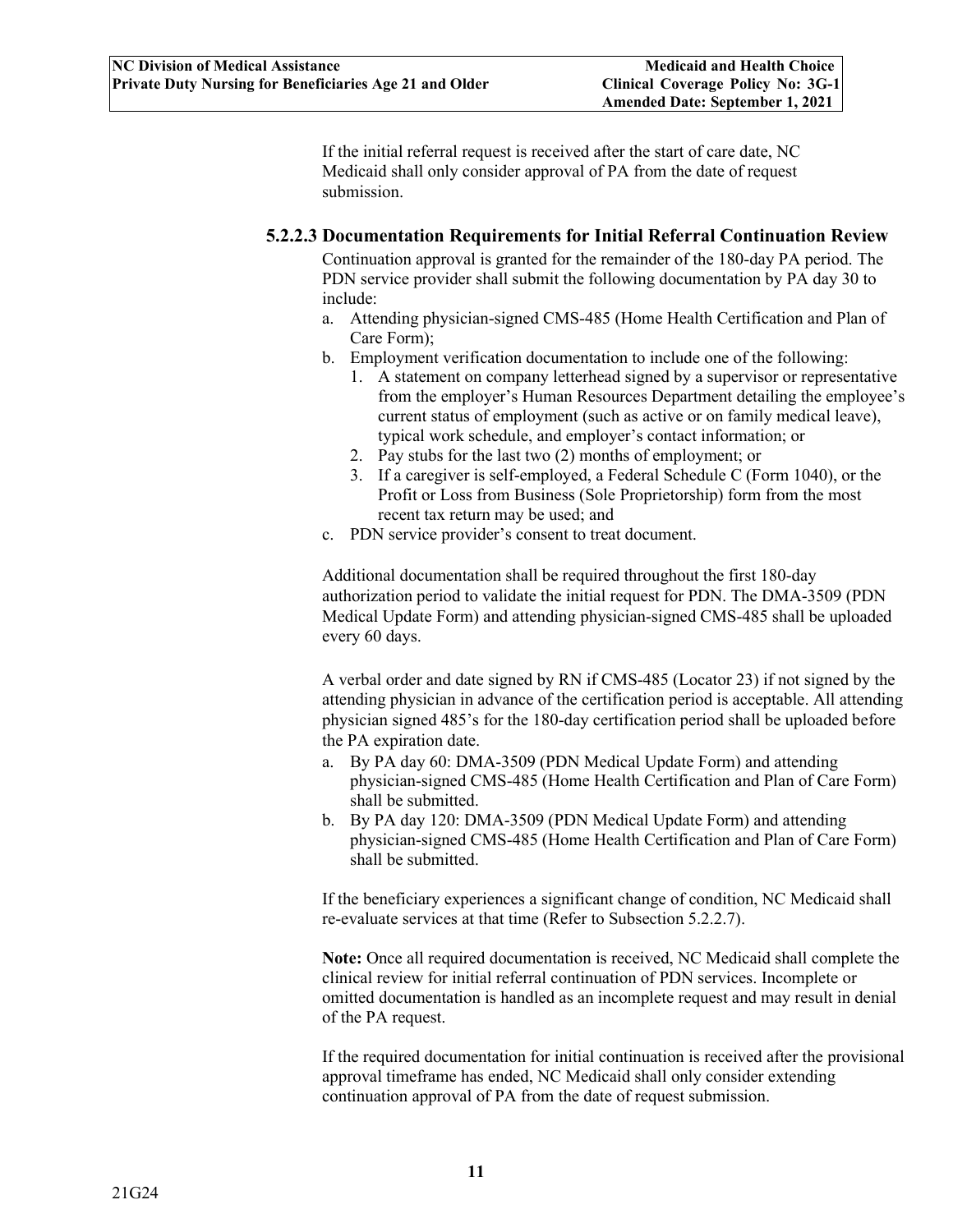#### **5.2.2.4 Plan of Care**

The attending physician-signed CMS-485 (Home Health Certification and Plan of Care Form) shall document:

- a. All pertinent diagnoses, including the beneficiary's mental status;
- b. The type of services, medical supplies, and equipment ordered;
- c. The number of hours of PDN per day and number of days per week, according to 42CFR 409.43 Pan of Care Requirements;
- d. The primary payor source of PDN hours to include private health insurance coverage if applicable;
- e. Specific assessments and interventions to be administered by the nurse;
- f. Individualized nursing goals with measurable outcomes;
- g. Verbal order and date signed by RN if CMS-485 (Locator 23) is not signed by the attending physician in advance of the certification period is acceptable;
- h. The beneficiary's prognosis, rehabilitation potential, functional limitations, permitted activities, nutritional requirements, medicationsindicating new or changed in last 30 calendar days, and treatments;
- i. Teaching and training of caregivers;
- j. Safety measures to protect against injury;
- k. Disaster plan in case of emergency or natural occurrence; and
- l. Discharge plans individualized to the beneficiary.

**Note**: The PA period is a maximum of 180 days, but the attending physician signed CMS-485 and DMA-3509 (PDN Medical Update Form) shall be uploaded every 60 days. A verbal order and date signed by RN if CMS-485 (Locator 23) is not signed by the attending physician in advance of the certification period is acceptable. All attending physician-signed 485s for the 180-day certification period shall be uploaded before the PA expiration date.

#### **5.2.2.5 Reauthorization Process and Documentation Requirements**

To recertify for PDN services, the PDN service provider shall enter a request for reauthorization and submit the following required documents to NC Medicaid at least 15 business days prior to the end of the current approved PA period:

- a. A copy of the CMS-485 (Home Health Certification and Plan of Care Form) signed and dated by the attending physician;
- b. DMA-3509 (PDN Medical Update Form);
- c. Nursing notes from the last authorization period. At least five (5) nonconsecutive calendar days are required;
- d. Private health insurance coverage or denial documentation for current approval period, if applicable;
- e. Missed shift hours report during the previous 180-day authorization period.

The PA period is a maximum of 180 days. The attending physician-signed CMS-485 (Home Health Certification and Plan of Care Form) and DMA-3509 (PDN Medical Update Form) shall be uploaded every 60 days. A verbal order and date signed by RN if CMS-485 (Locator 23) is not signed by the attending physician in advance of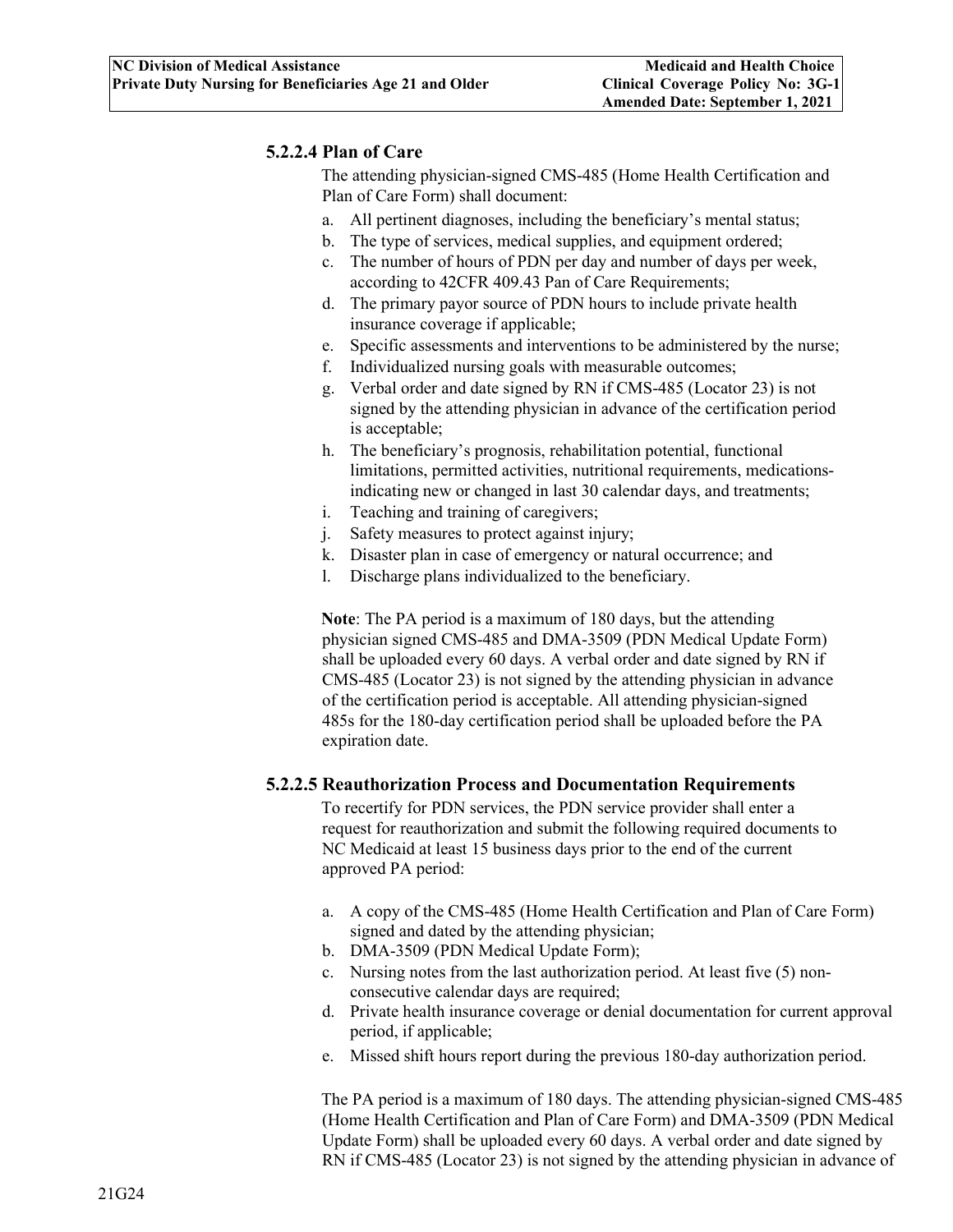the certification period is acceptable. All attending physician signed 485's for the 180-day certification period shall be uploaded before the PA expiration date:

- a. By PA day 60: DMA-3509 (PDN Medical Update Form) and attending physician-signed CMS-485 (Home Health Certification and Plan of Care Form) shall be submitted.
- b. By PA day 120: DMA-3509 (PDN Medical Update Form) and attending physician-signed CMS-485 (Home Health Certification and Plan of Care Form) shall be submitted.

PDN service provider(s) shall disclose the total number of missed shift hours during the previous 180-day authorization period, on the DMA-3509 (PDN Medical Update form), with an attestation that this report accurately reflects the missed shift hours and shall be provided to the beneficiary or legal guardian upon request.

At NC Medicaid's discretion, an in-home assessment may be performed by NC Medicaid or its designee. NC Medicaid reserves the right to request additional records, including hospitalization records and discharge summary, medical records from attending physician or medical specialists, and any other medical records.

NC Medicaid reserves the right to verify caregiver's employment schedule annually and as deemed appropriate by NC Medicaid.

**Note:** Once all required documentation is received, NC Medicaid shall conduct the clinical review for reauthorization. Incomplete or omitted documentation is handled as an incomplete request and may result in denial of the PA request.

If the request for reauthorization is received after the beginning of the new authorization period, NC Medicaid shall only consider approval of PA from the date of request submission.

#### **5.2.2.6 Re-Evaluation during the Approved Period**

The PDN service provider shall notify NC Medicaid of a significant change in the beneficiary's medical status, such as a significant improvement or decline, a change in caregiver availability, or change in private health insurance coverage within five (5) business days. NC Medicaid shall reevaluate services at that time.

**Note:** The DMA-3511 (PDN Change Request Form) shall be submitted to NC Medicaid within five (5) business days prior to the requested change in care date.

#### <span id="page-16-0"></span>**5.2.3 Requests to Change the Amount, Scope, Frequency, or Duration of Services**

Any requests to change the amount, scope, frequency, or duration of services shall be ordered by the attending physician and approved by NC Medicaid prior to implementation. The DMA-3511 (PDN Change Request form) with additional required documentation shall be uploaded to the current PA, and NC Medicaid shall be notified.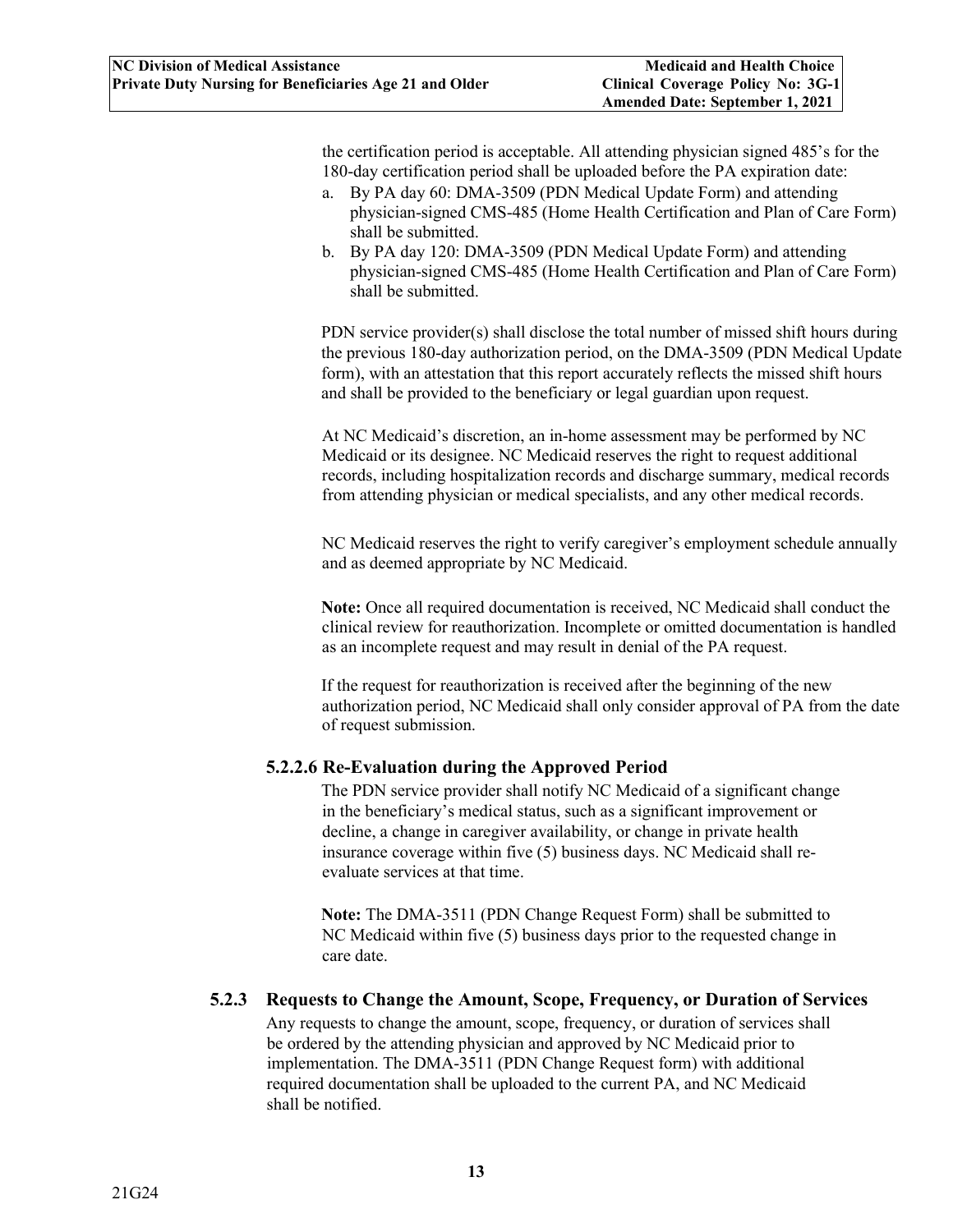#### **5.2.3.1 Temporary Decreases**

Requests to decrease the amount, scope, frequency, or duration of services for seven (7) days or less, such as over a holiday when additional family members are available to provide care and services, do not require NC Medicaid approval. Previously approved service levels can resume after the family situation returns to the normal routine. The agency shall document the reason for the decrease in services and supportive information, notifying the attending physician as appropriate.

## **5.2.3.2 Emergency Changes**

Sudden changes in the amount, scope, frequency or duration of services are based on true emergent medical necessity of beneficiary or their primary caregiver. Emergency changes initiated outside of regular business hours shall be reported to NC Medicaid the next business day. The written request shall provide specific information regarding changes in the beneficiary's or their primary caregiver's medical condition necessitating the increase and a documented, supplemental verbal order signed by RN. An attending physician-signed order shall be provided to NC Medicaid within five (5) business days.

## <span id="page-17-0"></span>**5.2.4 Termination or Reduction**

PDN services may be reduced or terminated by the beneficiary's attending physician, the beneficiary or their legal representative, or NC Medicaid. Important information about the Medicaid Beneficiary Due Process (Appeal Rights) is found on the NC Medicaid website: https://medicaid.ncdhhs.gov[/.](https://dma.ncdhhs.gov/medicaid-beneficiary-due-process-appeal-rights)

#### **5.2.4.1 Notification of Termination**

The termination process is determined by the following:

- a. If the PDN service provider discharges the beneficiary, this service provider shall submit the DMA-3513 (PDN Discharge Summary Form) to NC Medicaid within five (5) business days.
- b. If the PDN service provider discharges the beneficiary from Medicaid coverage because there is another source of nursing care coverage, this provider shall notify NC Medicaid and submit the DMA-3513 (PDN Discharge Summary Form) within five (5) business days The notification shall include the last date that PDN services were provided and can be billed to Medicaid and the name of the other source of coverage.
- c. If the attending physician discharges the beneficiary, this PDN service provider shall provide to NC Medicaid, within five (5) business days, the attending physician's order to terminate PDN services and the DMA-3513 (PDN Discharge Summary Form). **The decision of the beneficiary's attending physician and/or the PDN service provider to discharge the beneficiary cannot be appealed to NC Medicaid.**
- d. If services are terminated as a result of the beneficiary's loss of NC Medicaid eligibility, or if no PDN services are provided during the 30 consecutive days for any reason including hospitalization, then the prior approval process shall be initiated again as outlined in **Subsections 5.1 and 5.2.**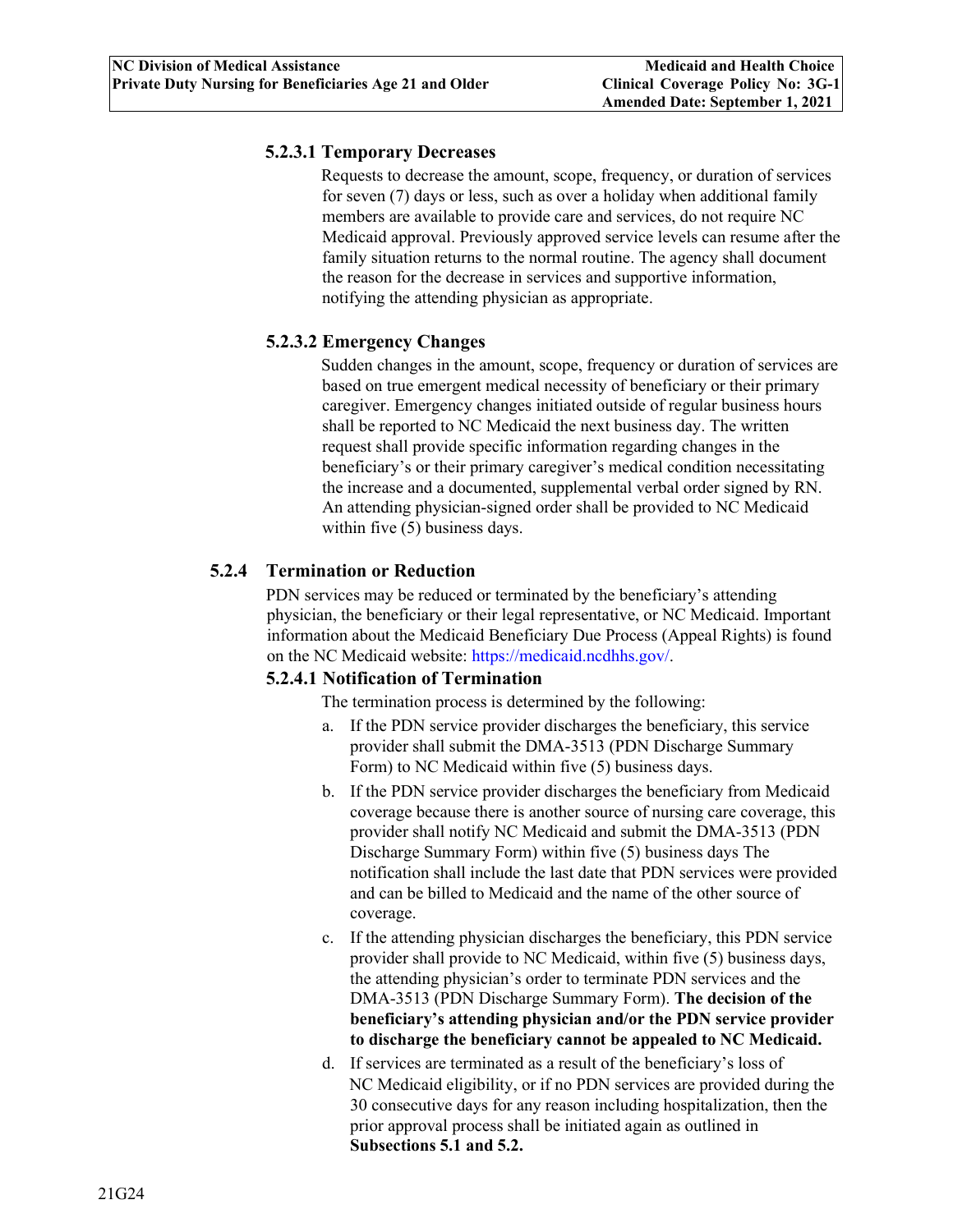#### **PDN service providers shall notify NC Medicaid when a beneficiary is hospitalized for 30 days or greater.**

e. NC Medicaid shall terminate PDN if a review of services shows NC Medicaid eligibility, policy criteria and/or medical necessity is not met. NC Medicaid of its designee shall provide notice of an adverse decision in writing to the beneficiary/legal representative that includes information about appeal rights.

**Note:** PDN service provider(s) shall disclose the final number of missed shift hours during the authorization period, on the DMA-3513 (PDN Discharge Summary Form), with an attestation that this report accurately reflects the missed shift hours and shall be provided to the beneficiary or legal guardian upon request.

#### **5.2.4.2 Notification of Reduction**

The reduction of PDN services process is determined by the following:

- a. If the PDN service provider reduces PDN services: this provider shall notify NC Medicaid and submit within five (5) business days, a copy of the attending physician's order to reduce services and the DMA-3511 (PDN Change Request Form).
- b. If the attending physician reduces PDN services: this PDN service provider shall notify NC Medicaid and submit within five (5) business days, the attending physician's order to reduce services and the DMA-3511 (PDN Change Request Form).
- c. If NC Medicaid initiates the reduction of PDN services because it has determined that the beneficiary, no longer meets the previous level of policy criteria and/or medical necessity (refer Subsection 3.2.2). NC Medicaid may request additional information from the PDN service provider. In the event the additional information is not provided within 10 business days of the request for additional information (or other time frame agreed upon by the PDN service provider and NC Medicaid nurse consultant), NC Medicaid shall proceed with the reduction of services.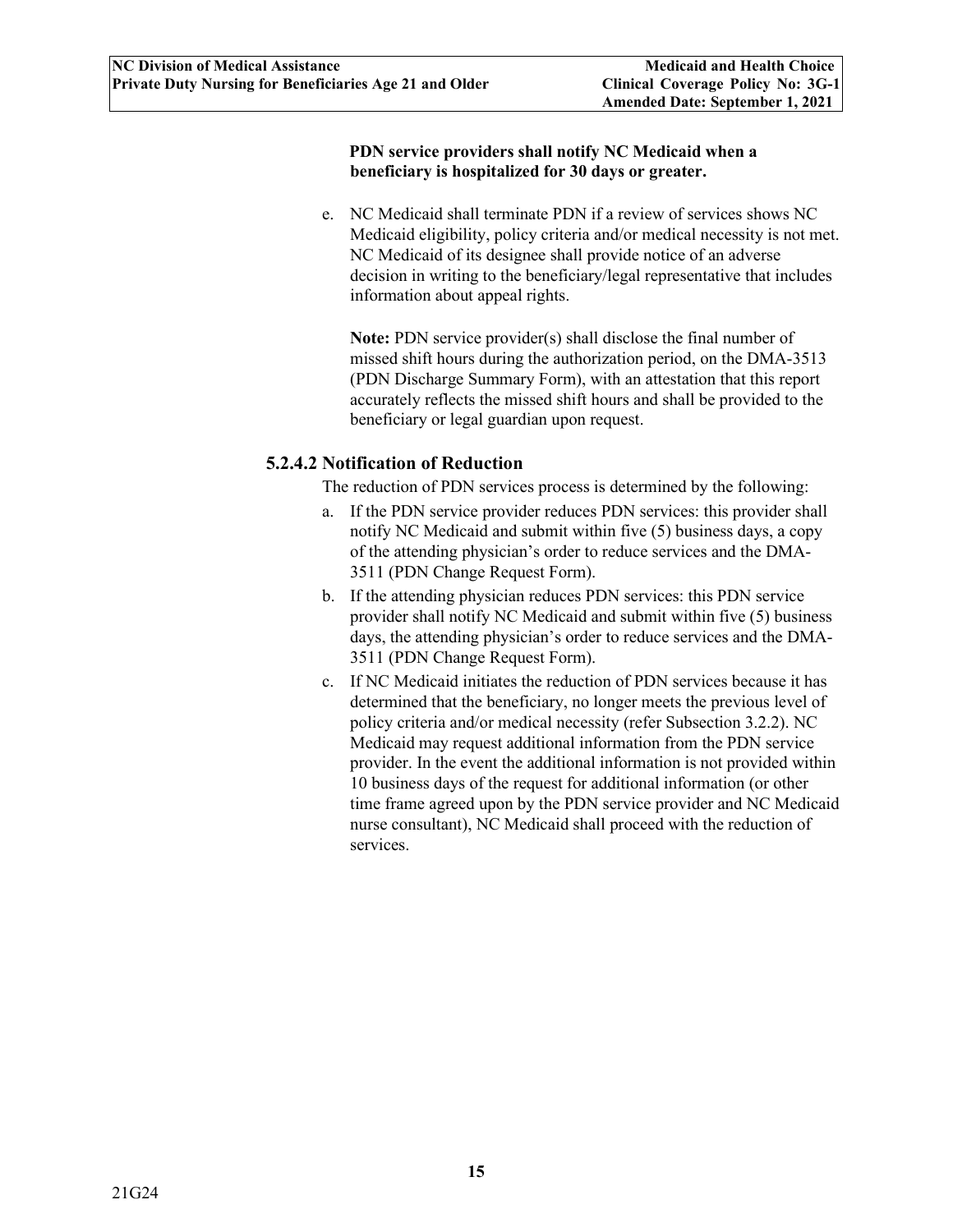#### <span id="page-19-0"></span>**5.2.5 Changing Service Providers**

Requests to change PDN service providers may occur as a result of a beneficiary's exercising freedom of choice.

## **5.2.5.1 Transfer of Care Between Two Branch Offices of the Same Agency Process.**

The **initiating PDN service provider branch office** shall facilitate the change by coordinating the transfer of care with the beneficiary's attending physician, the beneficiary or legal guardian and the current PDN service provider branch office.

The **initiating PDN service provider** shall also notify NC Medicaid and submit required documentation at least five (5) business days prior to branch transfer. The **initiating PDN service provider branch office** is responsible for submitting an attending physician-signed order with a new PA entry.

**Note:** The attending physician-signed order may be submitted as either an addendum to the current PDN service provider's CMS-485 (Home Health Certification and Plan of Care Form), and/or an updated, attending physician-signed CMS-485. Either option shall include the new PDN service provider's name, address, and National Provider Identifier (NPI) number.

The **current PDN service provider branch office** shall upload the DMA-3513 (PDN Discharge Summary Form) to their approved PA.

Both PDN service providers shall ensure that written and verbal orders are verified and documented according to 10A NCAC 13J, The Licensing of Home Care Agencies.

#### **5.2.5.1 Transfer of Care Between Two Different Agencies Process**

The **initiating PDN service provider** shall facilitate the transfer process by coordinating the transfer of care with the beneficiary's attending physician, the beneficiary or legal guardian and the current PDN service provider.

Transfer provisional approval may be granted for 30-calendar days only, pending receipt of additional documentation (refer to **Subsection 5.2.5.1**).

#### **5.2.5.2 Documentation Requirements for Transfer Provisional Review**

The **initiating PDN service** provider shall submit the following documents for a transfer provisional review:

- a. DMA-3508 (PDN Referral Form) signed by the attending physician;
- b. Private health insurance coverage or denial documentation for prior approval period, if applicable.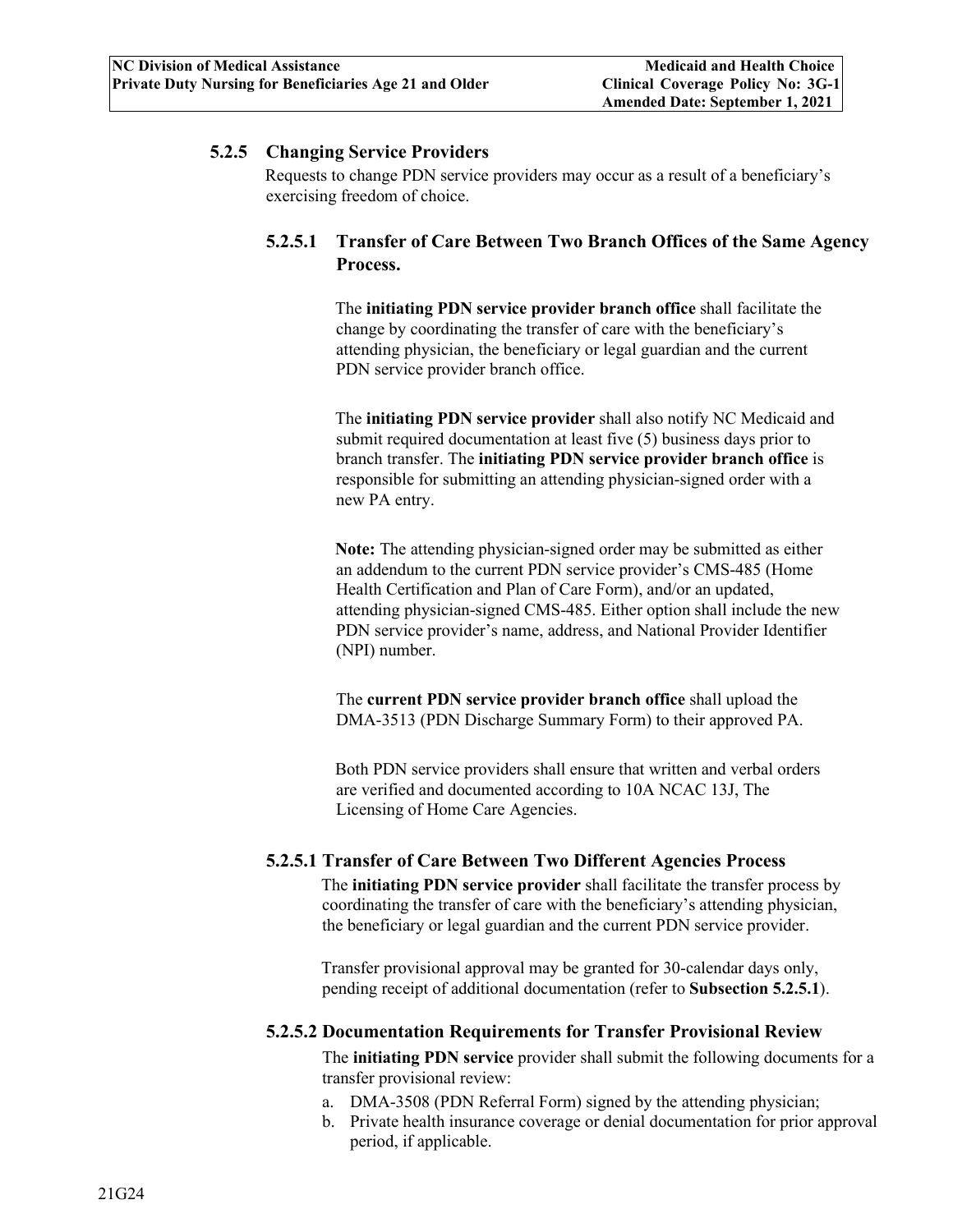Required documentation shall be submitted to NC Medicaid at least five (5) business days prior to the requested start of care date.

**Note:** Once all required documentation is received, NC Medicaid shall conduct a review for transfer of PDN service hours. Incomplete or omitted documentation is handled as an incomplete request and may result in denial of the PA request.

If the required documentation for transfer continuation is received after the transfer provisional approval timeframe has ended, NC Medicaid shall only consider extending continuation approval of PA from the date of request submission.

#### **5.2.5.3 Documentation Requirements for Transfer Continuation Approval**

Transfer continuation approval may be granted for the remainder of the 180-day PA period. The **initiating PDN service provider** shall submit the following documentation by PA day 30 to include:

- a. Attending physician-signed CMS 485 (Home Health Certification and Plan of Care Form);
- b. PDN service provider's consent to treat document.

**Note:** Once all required documentation is received, NC Medicaid shall complete the review for transfer of PDN service hours. Incomplete or omitted documentation is handled as an incomplete request and may result in denial of the PA request.

#### **5.2.5.4 Sharing Care Between Two or More Different Agencies Process**

The **initiating PDN service provider(s)** shall facilitate the change by coordinating shared care with the beneficiary's attending physician, the current PDN service provider(s), and the beneficiary or legal guardian. Provisional approval may be granted for 30-calendar days only. This is a provisional approval pending receipt of additional documentation (refer to **Subsection 5.2.5.3.2**).

#### **5.2.5.5 Documentation Requirements for Shared Provisional Review**

The **initiating PDN service provider(s)** shall submit the following documents for shared provisional review:

- a. DMA-3508 (PDN Referral Form) signed by the attending physician;
- b. DMA-3512 (PDN Shared Case Form);
- c. Private health insurance coverage or denial documentation for prior approval period, if applicable.

Required documentation shall be submitted to NC Medicaid at least five (5) business days prior to the requested start of care date.

NC Medicaid shall process the continuation approval for PDN services within 5 business days of the receipt of all required information from the PDN service provider.

**Note:** Once all required documentation is received, NC Medicaid shall conduct a review for shared PDN service hours. Incomplete or omitted documentation is handled as an incomplete request and may result in denial of the PA request.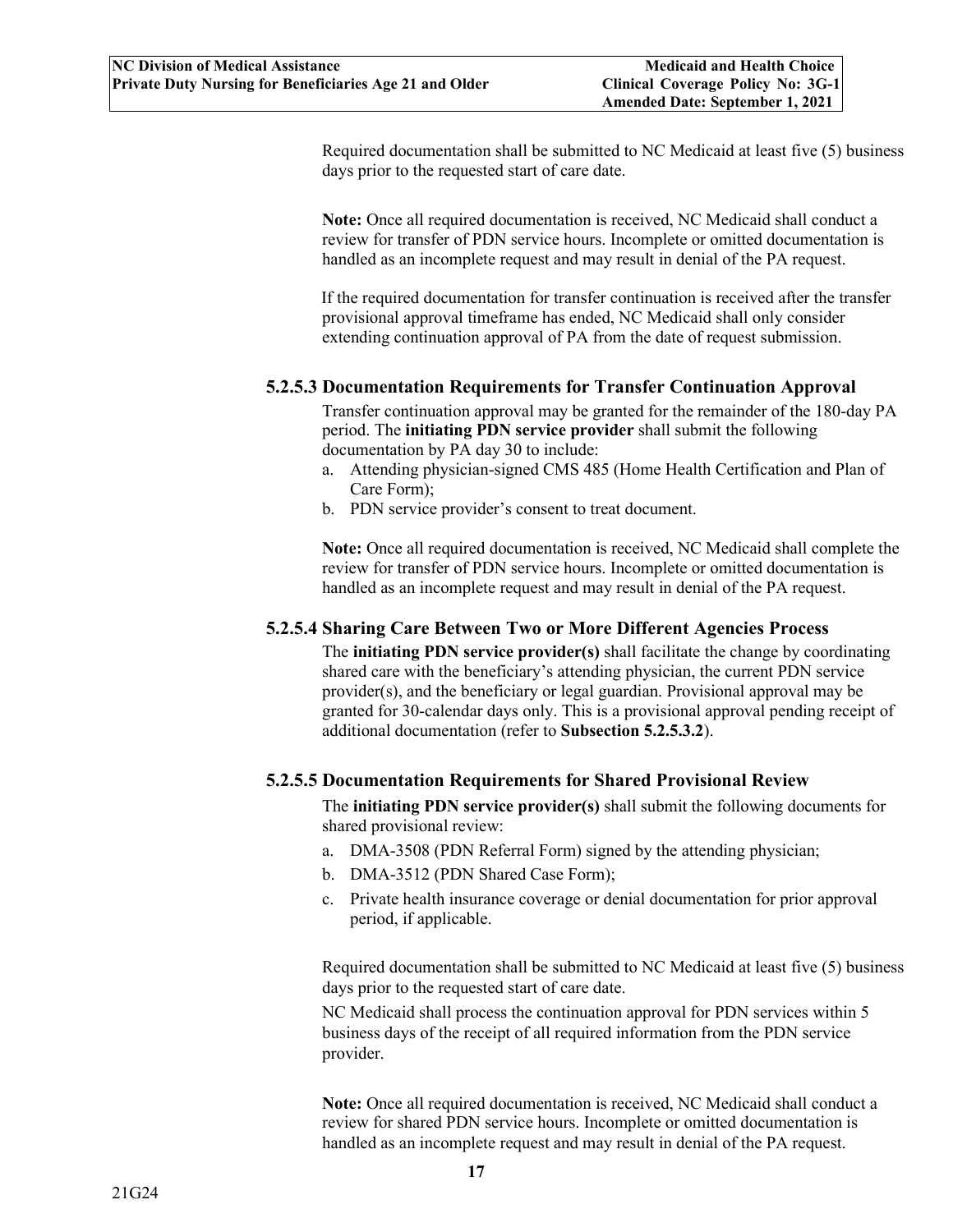If the request for shared hours is received by the initiating PDN service provider(s) after the start of care date, NC Medicaid shall only consider approval of PA from the date of request submission.

#### **5.2.5.6 Documentation Requirements for Shared Continuation Review**

Shared continuation approval may be granted for the remainder of the 180-day PA period. The **initiating PDN service provider** shall submit the following documentation by PA day 30 to include:

- a. Attending physician-signed CMS 485 (Home Health Certification and Plan of Care Form);
- b. PDN service provider's consent to treat document.

**Note:** Once all required documentation is received, NC Medicaid shall complete the review for shared PDN service hours. Incomplete or omitted documentation is handled as an incomplete request and may result in denial of the PA request.

If the required documentation for shared continuation is received after the shared provisional approval timeframe has ended, NC Medicaid shall only consider extending continuation approval of PA from the date of request submission.

#### **5.2.5.7 Documentation Requirements for Re-distribution of Shared Hours**

The PDN service provider initiating the change in shared hours shall facilitate the change by coordinating shared hours with the beneficiary or legal guardian, and submitting the DMA-3512 (PDN Shared Case Form) to the approved PA.

**Note:** The DMA-3512 (PDN Shared Case Form) shall be submitted to NC Medicaid at least five (5) business days prior to the requested start of care date.

All PDN service providers shall ensure that written and verbal orders are verified and documented according to 10A NCAC 13J, The Licensing of Home Care Agencies.

**Note:** Once required documentation is received, NC Medicaid shall complete the review for re-distribution of shared hours. Incomplete or omitted documentation is handled as an incomplete request and may result in denial of the PA request.

If the request for re-distribution of shared hours is received after the start of care date of the re-distribution, NC Medicaid shall only consider extending continuation approval of PA from the date of request submission.

#### <span id="page-21-0"></span>**5.2.6 Coordination of Care**

The beneficiary's attending physician and the PDN service provider are responsible for monitoring the beneficiary's care and initiating any appropriate changes in PDN services.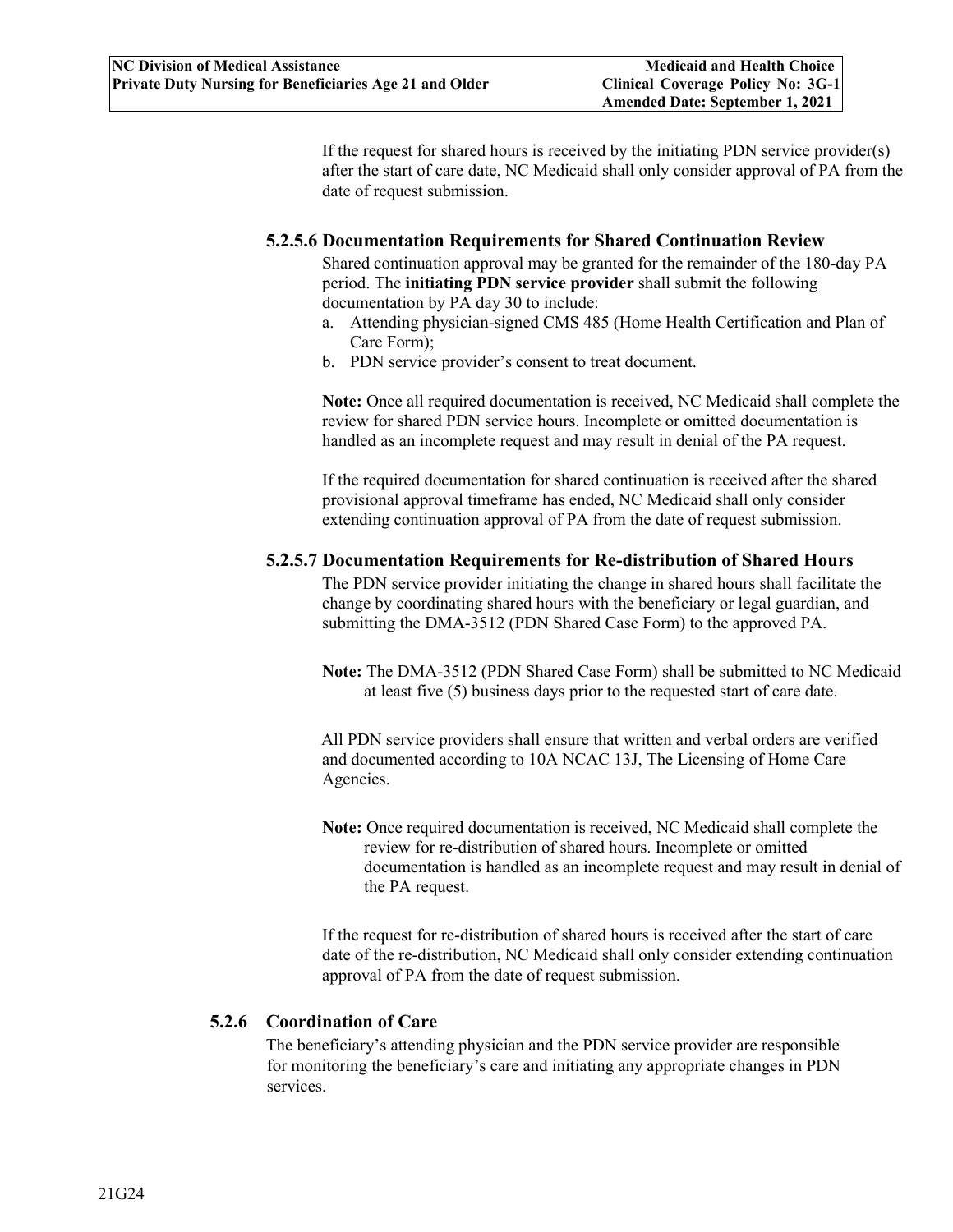### **5.2.6.1 Transfers Between Health Care Settings**

If a beneficiary is placed in a different health care setting due to a change in his or her medical condition, the PDN service provider shall notify NC Medicaid within 5-business days.

#### **5.2.6.2 Drug Infusion Therapy**

If a beneficiary requires drug infusion therapy, the Durable Medical Equipment (DME) supplier provides the drug infusion equipment, and drugs are provided through Medicaid's or Medicare's pharmacy coverage. The PDN service provider is responsible for the administration and caregiver teaching of the infusions.

#### **5.2.6.3 Enteral or Parenteral Nutrition**

If a beneficiary requires enteral or parenteral nutrition, the Durable Medical Equipment (DME) supplier provides the equipment, supplies, and nutrients. Home Health and Home Infusion would be a duplication of services.

Refer to **Section 4.0** for information on services that are not covered when the beneficiary is receiving PDN services.

## **5.2.6.4 Home Health Nursing**

Home Health nursing services may not be provided concurrently with PDN Services. When a beneficiary requires Home Health medical supplies, the PDN service provider shall provide and bill for those supplies. The PDN service provider is also expected to provide blood draws, wound care, and other home health nursing tasks for a PDN beneficiary.

## **5.2.6.5 Medical Supplies**

Medical supplies are covered as per the criteria for coverage of medical supplies and use of the miscellaneous procedure code for medical supplies defined in clinical coverage policies 3A, *Home Health Services* and 5A, *Durable Medical Equipment* (available here:

[https://medicaid.ncdhhs.gov/providers/clinical-coverage-policies/clinical](https://medicaid.ncdhhs.gov/providers/clinical-coverage-policies/clinical-coverage-policy-index)[coverage-policy-index](https://medicaid.ncdhhs.gov/providers/clinical-coverage-policies/clinical-coverage-policy-index) .

Refer to **Subsection 7.2** for documentation requirements.

#### <span id="page-22-2"></span><span id="page-22-1"></span><span id="page-22-0"></span>**5.3 Limitations on the Amount, Scope, Frequency, and Duration**

#### **5.3.1 Unauthorized Hours**

PDN services provided in excess of the approved amount are the financial responsibility of the PDN service provider.

#### **5.3.2 Transportation**

The PDN nurse may not transport the beneficiary. The licensed nurse may accompany or travel with the beneficiary if medically necessary as defined in **Subsection 3.2** and **Subsection 3.4.2,** when his or her normal life activities require that the beneficiary access the community within the NC Medicaid approved time scheduled for PDN services.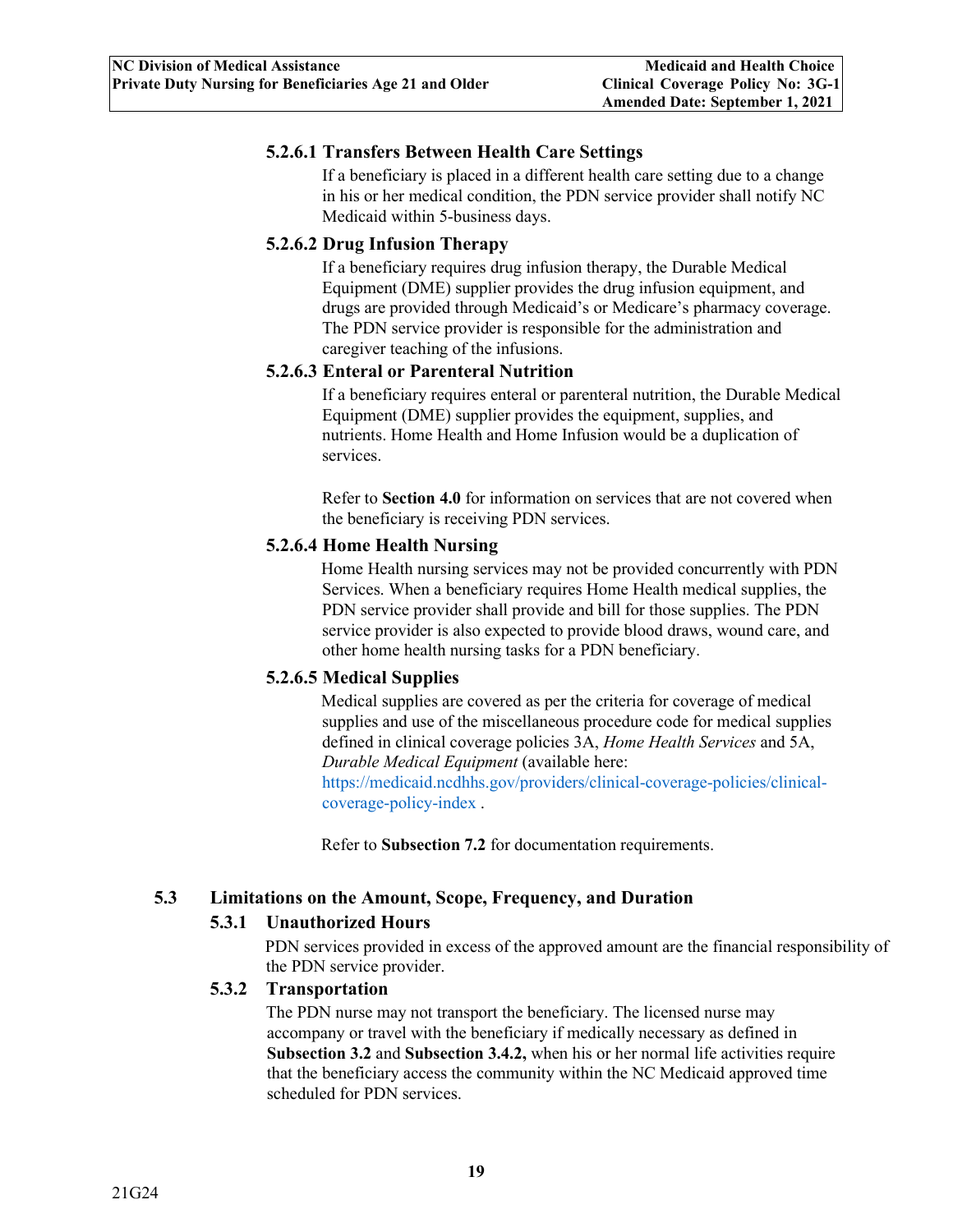### <span id="page-23-0"></span>**5.3.3 Medical Settings**

PDN is not covered for a beneficiary in a hospital, nursing facility, outpatient facility, or residential-type medical setting where licensed personnel are employed and have prescribed responsibility for providing care for the designated beneficiary.

#### <span id="page-23-1"></span>**5.3.4 Weaning of a Medical Device**

NC Medicaid or its designee may authorize PDN services for a brief period after the beneficiary no longer requires the medical device to compensate for loss of a vital body function. Within 10 business days, the PDN service provider shall notify NC Medicaid and submit the DMA -3511 (PDN Change Request Form), required supporting documentation and updated physician's orders and interventions. Continuation of PDN services shall then be re-evaluated by NC Medicaid.

## <span id="page-23-2"></span>**6.0 Provider(s) Eligible to Bill for the Procedure, Product, or Service**

To be eligible to bill for the procedure, product, or service related to this policy, the PDN service provider(s) shall:

- a. meet Medicaid or NCHC qualifications for participation;
- b. have a current and signed Department of Health and Human Services (DHHS) Provider Administrative Participation Agreement; and
- c. bill only for procedures, products, and services that are within the scope of their clinical practice, as defined by the appropriate licensing entity.

#### <span id="page-23-3"></span>**6.1 Provider Qualifications and Occupational Licensing Entity Regulations**

PDN services shall be provided by home care agencies accredited with Joint Commission, Community Health Accreditation Partner (CHAP), or Accreditation Commission for Health Care (ACHC); and holding a current license from the N.C. Division of Health Service Regulation (DSHR) or as applicable, Eastern Band of Cherokee providers shall be a Medicare Certified Home Health Agency. The home care agency shall be an enrolled N.C. Medicaid provider approved by NC Medicaid to provide PDN services. Each office of the home care agency providing services shall have an individual N.C. Medicaid PDN National Provider Identifier (NPI) number.

#### <span id="page-23-4"></span>**6.2 PDN Service Provider Responsibilities**

The PDN service provider is responsible for:

- a. ensuring that qualified and competent licensed nurses are assigned to provide skilled nursing care as required by the plan of care and the services are provided within the nurses' scope of practice as defined by 21 NCAC 36;
- b. ensuring accreditation with Joint Commission, Community Health Accreditation Partner (CHAP), Accreditation Commission for Health Care (ACHC) or federal law, including the IHCIA, 25 U.S.C.§ 1601, et seq. and/or 42 C.F.R. Part 136 and Section 5006 of the American Recovery and Reinvestment Act (ARRA) of 2009. as appropriate.
- c. ensuring orientation and competency assessment of skills are sufficient to meet the plan of care requirements before assigning the nurse to the beneficiary's care;
- d. ensuring RNs and LPNs have documented continuing education hours, as per NC Board of Nursing;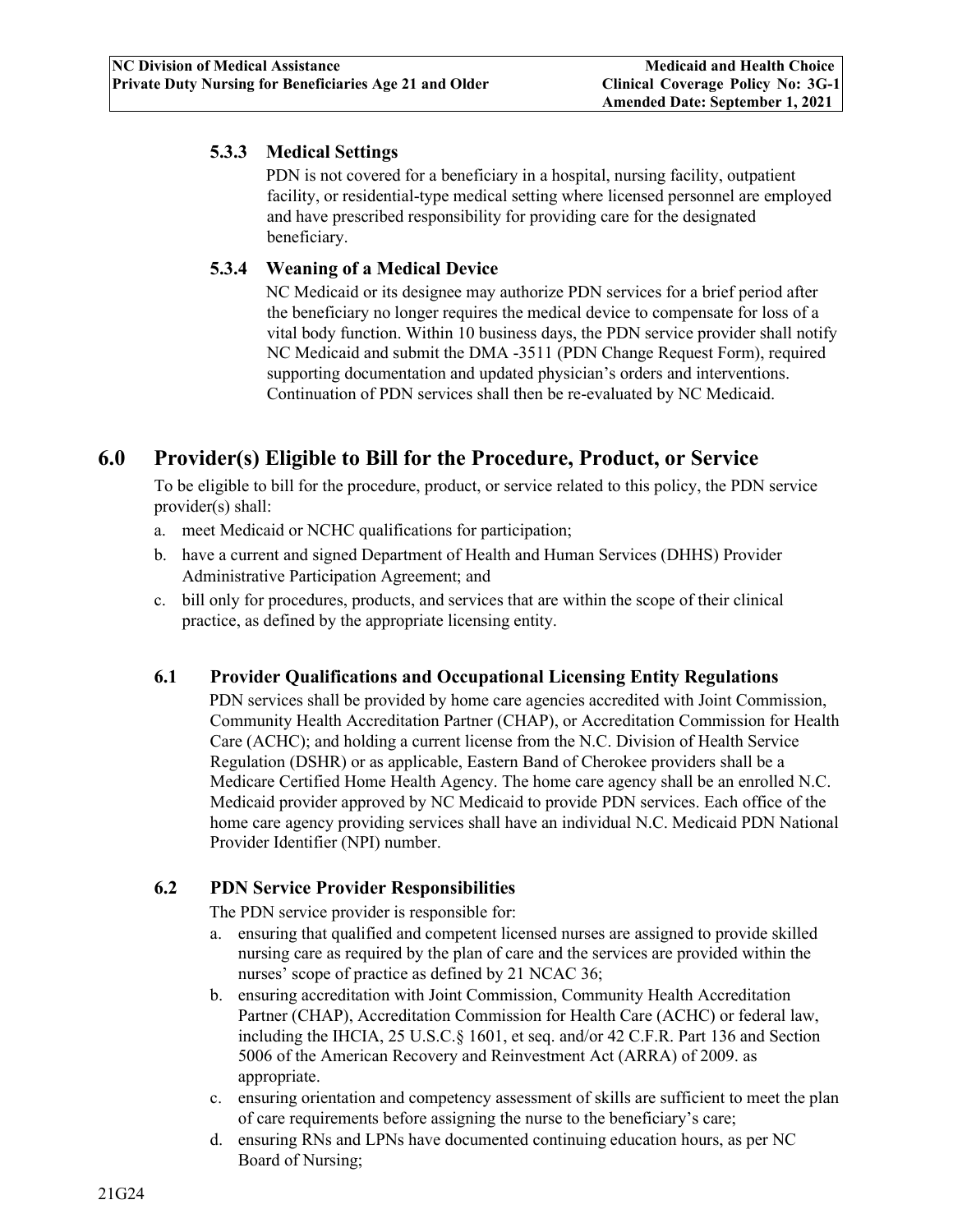- e. developing and providing orientation to licensed nurses for policies and procedures consisting of the following:
	- 1. organizational chart and line of supervision;
	- 2. on-call policies;
	- 3. record keeping and reporting;
	- 4. confidentiality and privacy of Protected Health Information (PHI);
	- 5. patient's rights;
	- 6. advance directives;
	- 7. written clinical policies and procedures;
	- 8. training for special populations such as pediatrics, ventilator care, tracheostomy care, wound, infusion care;
	- 9. professional boundaries;
	- 10. supervisory visit requirements to include new and experienced personnel;
	- 11. criminal background checks;
	- 12. Occupational Safety and Health Administration (OSHA) requirements, safety, infection control;
	- 13. orientation to equipment;
	- 14. cardiopulmonary resuscitation training and documentation;
	- 15. incident reporting;
	- 16. cultural diversity and ethnic issues; and
	- 17. translation policy.

**Note:** Documentation of all training and competency shall be retained in the personnel file of each licensed nurse and available to NC Medicaid upon request.

#### <span id="page-24-0"></span>**6.3 Provider Relationship to Beneficiary**

NC Medicaid shall not cover PDN if:

- a. PDN is provided by the beneficiary's near relative (spouse, child, parent, grandparent, grandchild, or sibling, including corresponding step- and in-law relationships). They may be employed by the PDN service provider to work with other beneficiaries;
- b. The direct care nurse lives with the beneficiary in any capacity;
- c. The PDN service provider is owned by the beneficiary's near relative (spouse, child, parent, grandparent, grandchild, or sibling, including corresponding step- and in-law relationships); or
- d. PDN is provided by an individual who is legally responsible for the beneficiary.

#### <span id="page-24-1"></span>**6.4 Nurse Supervision Requirements**

The PDN nurse supervisor shall have at least two (2) years of Intensive Care Unit, Coronary Care Unit, Neonatal Intensive Care Unit, Pediatric Intensive Care Unit or other experience in other critical care settings or two (2) years' home care experience with medically fragile beneficiaries or a combination of the previous. NC Medicaid prefers additional direct clinical supervisory experience.

#### <span id="page-24-3"></span><span id="page-24-2"></span>**6.5 Provider Certifications**

None Apply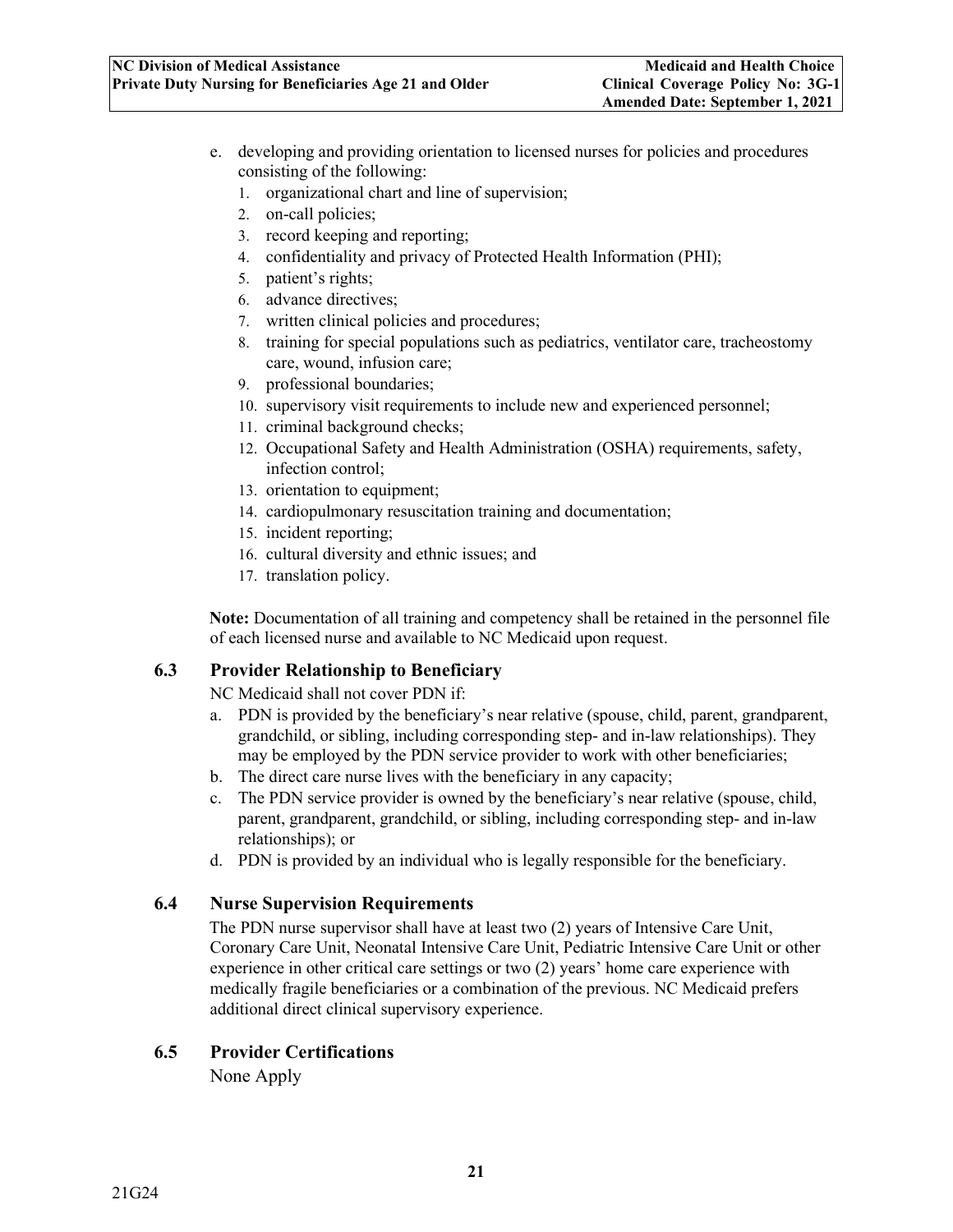## <span id="page-25-0"></span>**7.0 Additional Requirements**

*Note: Refer to Subsection 2.2.1 regarding EPSDT Exception to Policy Limitations for a Medicaid Beneficiary under 21 Years of Age.* 

#### <span id="page-25-1"></span>**7.1 Compliance**

Provider(s) shall comply with the following in effect at the time the service is rendered:

- a. All applicable agreements, federal, state and local laws and regulations including the Health Insurance Portability and Accountability Act (HIPAA) and record retention requirements; and
- b. All NC Medicaid's clinical (medical) coverage policies, guidelines, policies, provider manuals, implementation updates, and bulletins published by the Centers for Medicare and Medicaid Services (CMS), DHHS, DHHS division(s) or fiscal contractor(s).

#### <span id="page-25-3"></span><span id="page-25-2"></span>**7.2 Documentation Requirements**

#### **7.2.1 Contents of Records**

The PDN service provider is responsible for maintaining complete and accurate records of all care, treatment, and interventions that fully document the beneficiary's condition, nursing interventions, and treatment provided. The records shall contain:

- a. The date and time the skilled care was provided;
- b. All nursing interventions, to include time, activity, and beneficiary's response;
- c. Certification that all care was provided according to the attending physician's orders, the beneficiary's current individualized plan of care, and NC Medicaid approval;
- d. Signature of beneficiary or caregiver acknowledging time spent and services rendered. This signature shall be obtained daily;
- e. Indicate place of service, if other than residence (such as school, outings, travel to medical appointments);
- f. Use of medical supplies to support quantities delivered and used;
- g. Document to whom report was given and received from;
- h. indicate present and available caregivers;
- i. Document of caregiver education, competency and learning needs and progress toward teaching goals;
- j. Document safety issues and appropriate interventions;
- k. Coordination with other homecare services to ensure no duplication of services;
- l. Document other in- home services such as Respiratory Therapy, Therapy Services, Habilitation Aides, etc.;
- m. Document a medical update (such as a face-to-face encounter with physician/Non-Physician Provider) and submit to NC Medicaid with each reauthorization; and
- n. Document supervisory visits according to agency policy and licensure rules.

The PDN service provider(s) shall submit to NC Medicaid any requested documents that support the beneficiary has met the specific criteria in **Subsection 3.2** of this policy.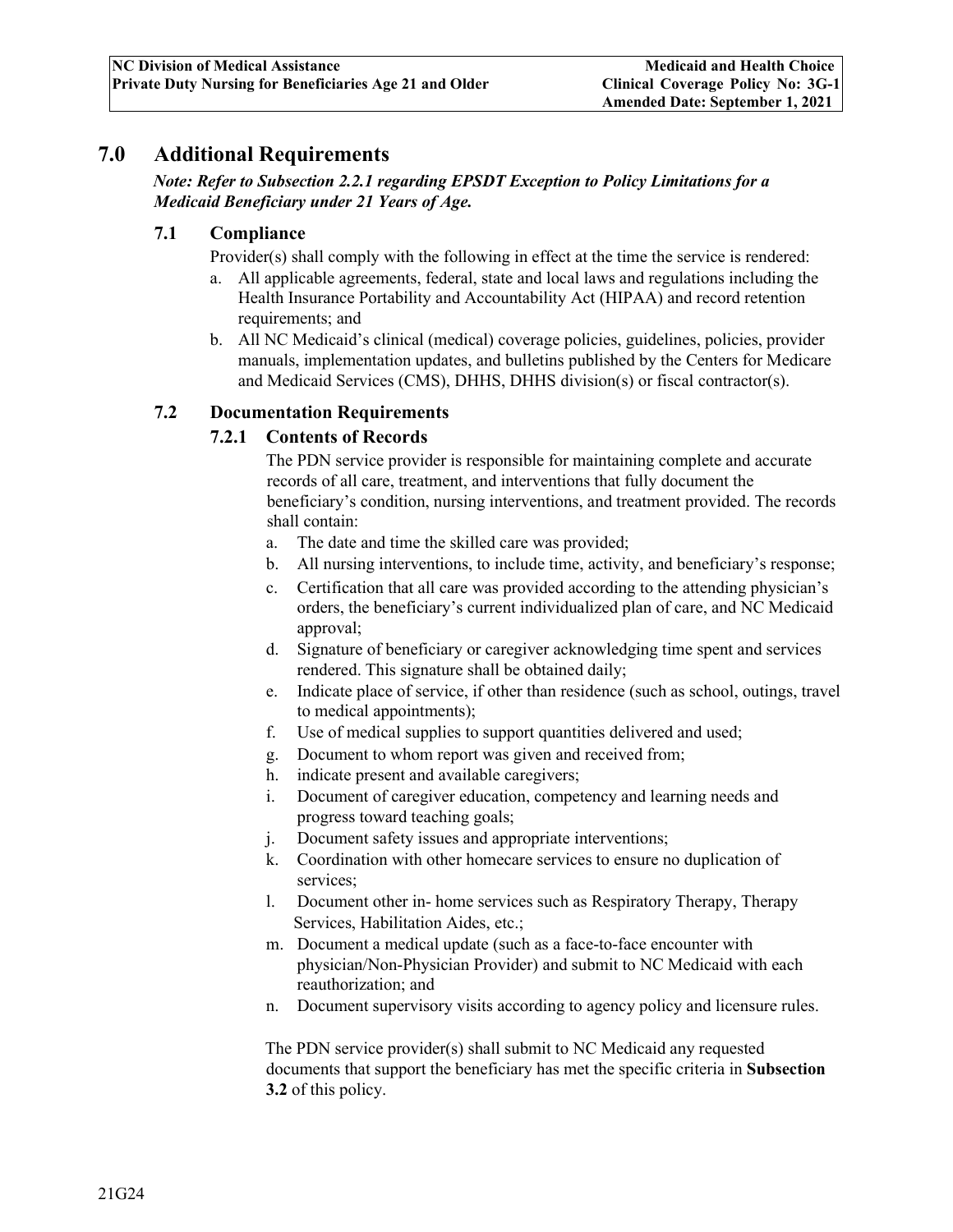## <span id="page-26-0"></span>**7.2.2 Termination of Operations**

If an agency ceases operation, NC Medicaid shall be notified in writing where the records are stored. Clinical records shall be retained for six (6) years after the discharge of the beneficiary in accordance with the Department of Health and Human Services (DHHS) Provider Participation Agreement.

## <span id="page-26-1"></span>**7.3 Verification of Eligibility**

The PDN service provider is required to verify the beneficiary's NC Medicaid eligibility, NC Medicaid coverage category, private health insurance coverage, and living arrangement before initiating services and during delivery of PDN services.

#### <span id="page-26-3"></span><span id="page-26-2"></span>**7.4 Qualified Family and Other Designated Caregivers**

#### **7.4.1 Primary, Trained Informal Caregivers**

The beneficiary shall have at least one (1) primary, trained informal caregiver. If there is no trained, informal caregiver to assume this role, PDN shall not be approved. It is recommended that there also be a secondary/back-up, trained informal caregiver for instances of primary informal caregiver unavailability due to illness or emergency and for occasional respite for the primary, trained informal caregiver. Both informal caregivers shall be trained and available to provide care in the home during the absence of the PDN nurse and as required by the beneficiary's medical status.

#### <span id="page-26-4"></span>**7.4.2 Training**

As part of the PDN service, the PDN service provider shall provide and document training and educational needs of the beneficiary (when applicable), family members, and designated caregivers in accordance with the beneficiary's plan of care. In particular, training provided by the PDN service provider and by the hospital prior to a beneficiary's beginning PDN services, should be documented.

#### <span id="page-26-5"></span>**7.4.3 Documenting Competency**

Family members and other designated caregivers shall demonstrate competency in providing the care that the beneficiary requires when the PDN nurse is not present. The PDN service provider is responsible for documenting family members and other designated caregivers who have demonstrated competency in providing the care required by the beneficiary. Documentation of discharge teaching provided by a hospital may be part of documenting competency.

#### <span id="page-26-6"></span>**7.4.4 Emergency Plan of Action**

An emergency plan of action shall be developed, and all family members and caregivers shall know the procedures to take if the beneficiary requires emergency medical care.

#### <span id="page-26-7"></span>**7.4.5 Evaluation of Health and Safety**

Prior to initiating services and with continuation of PDN services, the PDN service provider is responsible for evaluating the family and home environment in terms of the health, safety, and welfare of the beneficiary and PDN nursing staff, consistent with the agency's policies and licensure requirements.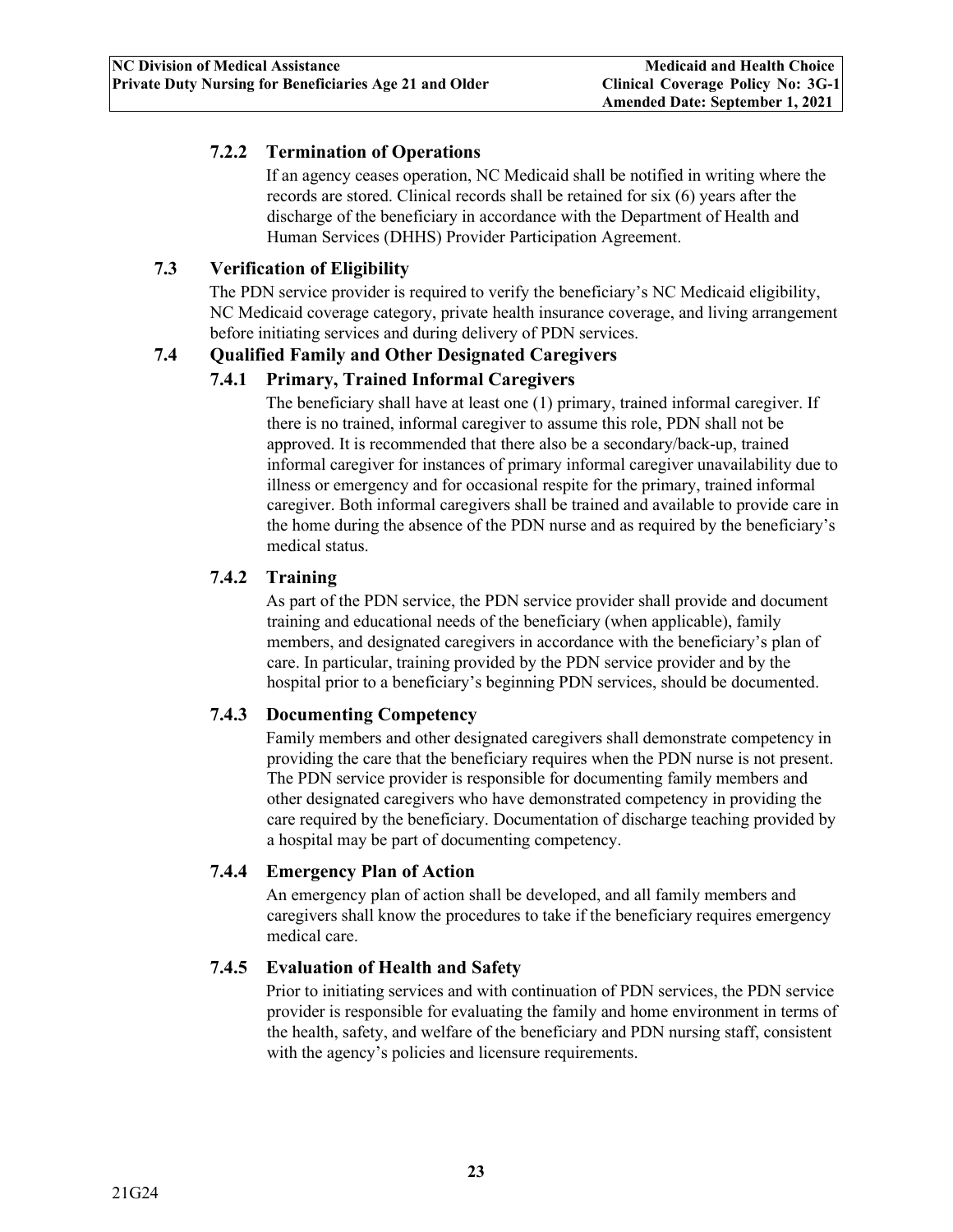#### <span id="page-27-0"></span>**7.5 Patient Self Determination Act**

The Patient Self Determination Act of 1990, Sections 4206 and 4751 of the Omnibus Budget Reconciliation Act of 1990, P.L.101-508 requires that Medicaid-certified hospitals and other health care providers and organizations, give patients information about their right to make their own health decisions, including the right to accept or refuse medical treatment. Providers shall comply with these guidelines. *NCTracks Provider Claims and Billing Assistance Guide*:

[https://www.nctracks.nc.gov/content/public/providers/providermanuals.html](https://www.nctracks.nc.gov/content/public/providers/provider-manuals.html)

#### <span id="page-27-1"></span>**7.6 Marketing Prohibition**

Agencies providing PDN services through NC Medicaid are prohibited from offering gifts or services of any kind to entice beneficiaries or their informal or formal caregivers to choose said PDN service provider as their PDN service provider, or to entice beneficiaries or their informal or formal caregivers to change from their current PDN service provider.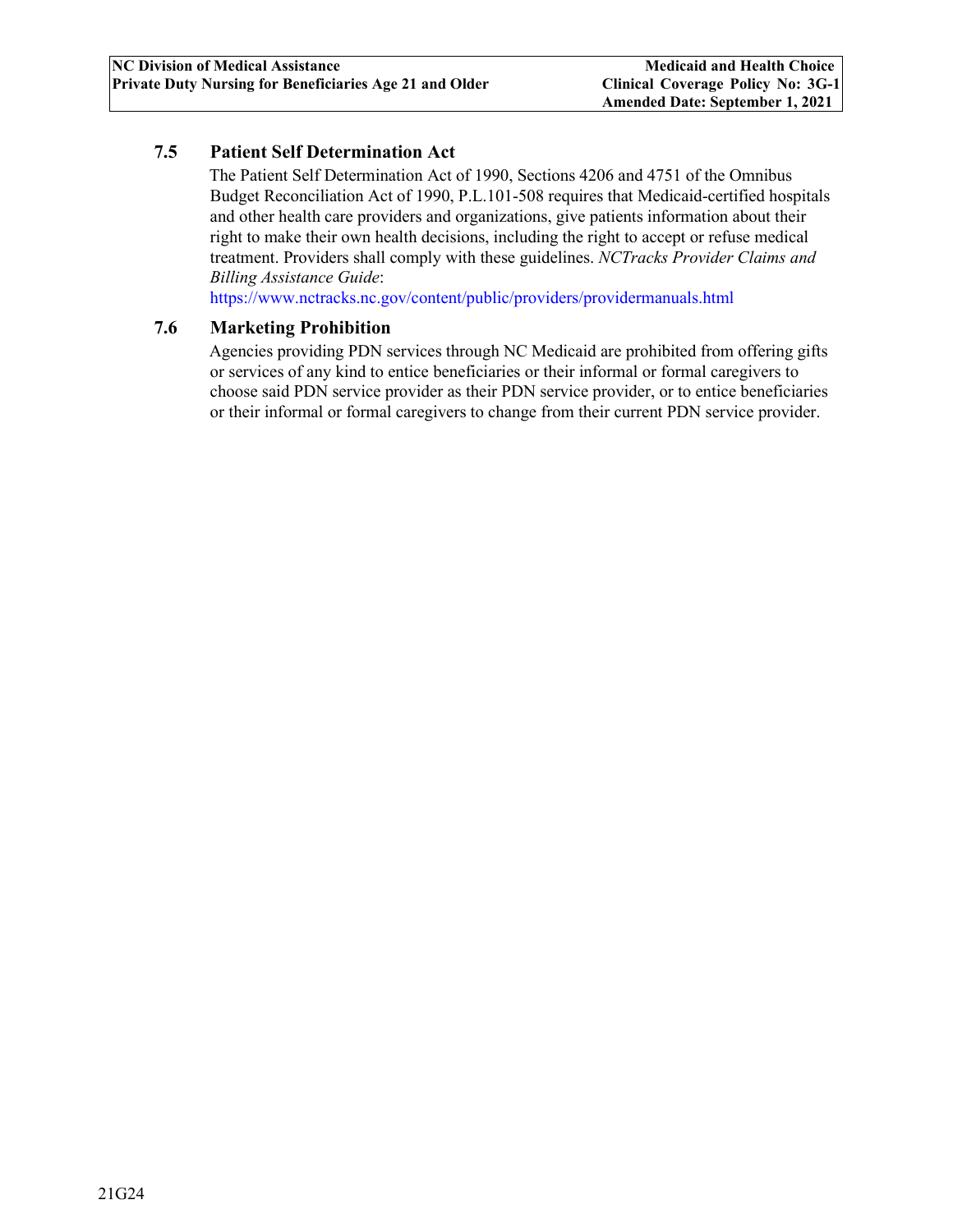# <span id="page-28-0"></span>**8.0 Policy Implementation/Revision Information**

**Original Effective Date:** July 1, 1988 **Revision** 

## **Information:**

| Date       | <b>Section Revised</b> | Change                                                                                                             |
|------------|------------------------|--------------------------------------------------------------------------------------------------------------------|
| 12/01/2012 | All sections and       | Initial promulgation of coverage from a manual.                                                                    |
|            | attachment(s)          |                                                                                                                    |
| 12/01/2012 | All sections and       | Technical changes to merge Medicaid and NCHC                                                                       |
|            | attachment(s)          | current coverage into one policy.                                                                                  |
| 10/01/2015 | All Sections and       | Updated policy template language and added ICD-10                                                                  |
|            | <b>Attachments</b>     | codes to comply with federally mandated 10/1/2015                                                                  |
|            |                        | implementation where applicable.                                                                                   |
| 02/01/2016 | Subsection 6.2.1.b     | Removed statement, "All current PDN providers shall be                                                             |
|            |                        | fully accredited within 18 months of the effective date of<br>this policy."                                        |
| 03/01/2017 | All Sections and       | Changed name and number to "3G-1 Private Duty                                                                      |
|            | Attachments            | Nursing for Beneficiaries Age 21 and Older"                                                                        |
| 03/01/2017 | All Sections and       | Portions of the policy pertaining to beneficiaries under                                                           |
|            | Attachments            | 21 years of age were removed.                                                                                      |
| 03/01/2017 | Subsection 5.2.2.3     | Added provisional prior approvals for Initial PDN                                                                  |
|            |                        | Referrals                                                                                                          |
| 03/01/2017 | Various Sections       | Changed the certification period from 60 days to 90<br>days.                                                       |
| 03/01/2017 | Various Sections       | Removed the experience requirement for PDN nurses                                                                  |
| 03/01/2017 | Various Sections       | Expand the expertise areas for PDN Nursing                                                                         |
|            |                        | Supervisors.                                                                                                       |
| 05/12/2017 | All Sections and       | Policy posted 05/12/2017 with an Amended Date of                                                                   |
|            | Attachments            | 03/01/2017                                                                                                         |
| 11/01/2017 | All Sections and       | Grammar, formatting, and hyperlink updates and                                                                     |
|            | Attachment (s)         | corrections                                                                                                        |
| 11/01/2017 | All Sections and       | Increased prior authorization (PA) certification period                                                            |
|            | Attachment (s)         | from 60 calendar days to 6 months                                                                                  |
| 11/01/2017 | Sections 5.2.3.3,      | Removed text in 5.2.3.3 Emergency Changes, 5.2.4.1                                                                 |
|            | 5.2.4.1, 5.2.4.2       | Notification of Termination, and 5.2.4.2 Notification of<br>Reduction, as it was duplicative of already posted Due |
|            |                        | Process Policies and Procedures.                                                                                   |
|            |                        |                                                                                                                    |
| 11/01/2017 | All Sections and       | Added 'physician' to clarify need for physician signed                                                             |
|            | Attachment (s)         | CMS 485 for PA approval.                                                                                           |
| 11/01/2017 | Section 3.4 and        | Removed information about CAP/C beneficiaries -                                                                    |
|            | 4.2.2                  | transition is complete. Moved information about hours                                                              |
|            |                        | for other formal support programs to Section 4.2.2                                                                 |
| 11/01/2017 | Section 5.2.2.5        | Removed 'specific' and 'range of hours not acceptable'.                                                            |
|            |                        | Per 42CFR 409.43 Plan of Care Requirements, the                                                                    |
|            |                        | frequency of visits may be stated as a specific range to                                                           |
|            |                        | ensure the most appropriate level of care is provided.                                                             |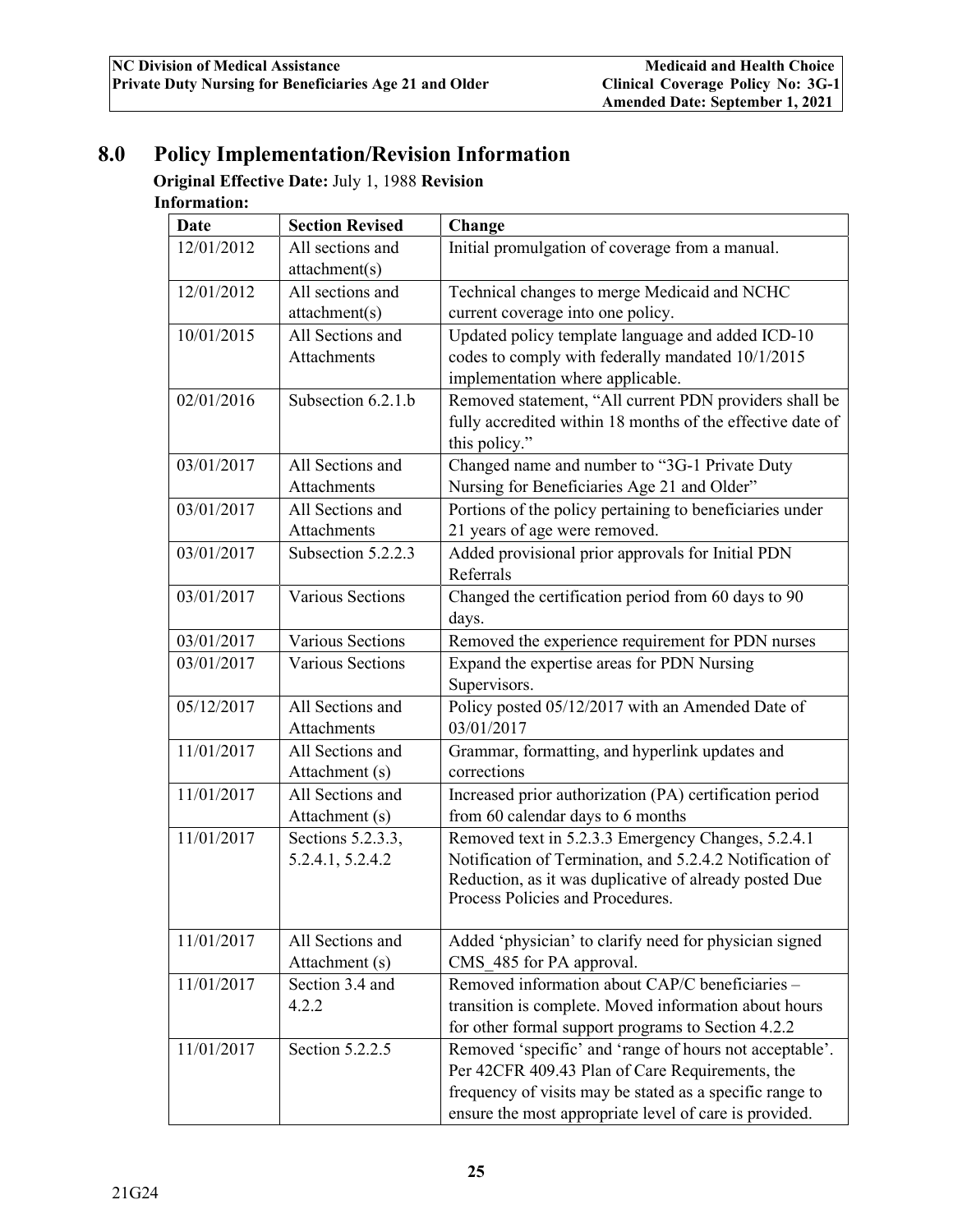| 11/21/2017 | All Sections and<br><b>Attachments</b> | Corrected an error in the document style that was<br>causing some subsection headings to display incorrectly.                                                                                                                                                                                                                                                                                                                     |
|------------|----------------------------------------|-----------------------------------------------------------------------------------------------------------------------------------------------------------------------------------------------------------------------------------------------------------------------------------------------------------------------------------------------------------------------------------------------------------------------------------|
|            |                                        | No change to content or amended date.                                                                                                                                                                                                                                                                                                                                                                                             |
| 09/01/2021 | Section $5.2.6.5$                      | Added the following language: Medical<br>supplies are covered as per the criteria for<br>coverage of medical supplies and use of the<br>miscellaneous procedure code for medical<br>supplies defined in clinical coverage policies<br>3A, Home Health Services and 5A, Durable<br>Medical Equipment (available here:<br>https://medicaid.ncdhhs.gov/providers/clinical-<br>coverage-policies/clinical-coverage-policy-<br>index). |
| 09/01/2021 | Added beginning of<br>Policy           | Added the language "This clinical coverage policy has<br>an effective date of November 15, 2020; however, until<br>the end of the public health emergency, the temporary<br>coverage and reimbursement flexibilities enabled by NC<br>Medicaid through a series of COVID-19 Special<br>Medicaid Bulletins will remain in effect."                                                                                                 |
| 09/01/2021 | Section 1.0                            | Removed reference to services in a hospital or skilled<br>nursing facility. Removed "only" from place of service.                                                                                                                                                                                                                                                                                                                 |
| 09/01/2021 | Section 1.1.1                          | Expanded skilled nursing definition. Added<br>Administrative code for RN, LPN and In-Home Aide<br>scope of practice.                                                                                                                                                                                                                                                                                                              |
| 09/01/2021 | Section 1.1.5                          | Clarified definition.                                                                                                                                                                                                                                                                                                                                                                                                             |
| 09/01/2021 | Section 1.1.7                          | Clarified primary caregiver definition and added<br>secondary caregiver definition.                                                                                                                                                                                                                                                                                                                                               |
| 09/01/2021 | Section 2.1.2                          | Updated terminology to include managed care.                                                                                                                                                                                                                                                                                                                                                                                      |
| 09/01/2021 | Section 2.2.1                          | Updated EPSDT URL to direct to the EPSDT provider<br>page as referenced.                                                                                                                                                                                                                                                                                                                                                          |
| 09/01/2021 | Section 3.2.2                          | Clarified caregiver requirement.                                                                                                                                                                                                                                                                                                                                                                                                  |
| 09/01/2021 | Section 3.3.1                          | Added additional criteria 9 and 10 to be more inclusive.                                                                                                                                                                                                                                                                                                                                                                          |
| 09/01/2021 | Section 3.3.2                          | Removed case specific factors.                                                                                                                                                                                                                                                                                                                                                                                                    |
| 09/01/2021 | Section 3.4                            | Updated approval table.                                                                                                                                                                                                                                                                                                                                                                                                           |
| 09/01/2021 | Section 3.4.1                          | Increased duration to a maximum of 6 calendar weeks<br>and expanded family emergency definition.                                                                                                                                                                                                                                                                                                                                  |
| 09/01/2021 | Section 3.4.2                          | Added process to allow 14 days per calendar year of<br>physician-ordered non-medical leave that cannot exceed<br>the current approved hours. Clarified therapeutic leave<br>definition to include vacation.                                                                                                                                                                                                                       |
| 09/01/2021 | Section 5.2.2.1                        | Clarified process.                                                                                                                                                                                                                                                                                                                                                                                                                |
| 09/01/2021 | Section 5.2.2.2                        | Clarified and streamlined process.                                                                                                                                                                                                                                                                                                                                                                                                |
| 09/01/2021 | Section 5.2.2.3                        | Clarified and streamlined process. Clarified CMS 485<br>submission timeframe.                                                                                                                                                                                                                                                                                                                                                     |
| 09/01/2021 | Section 5.2.2.4                        | Clarified as per Centers for Medicare and Medicaid<br>guidelines and clarified CMS 485 submission<br>requirements. Clarified RN-verbal CMS 485 submission                                                                                                                                                                                                                                                                         |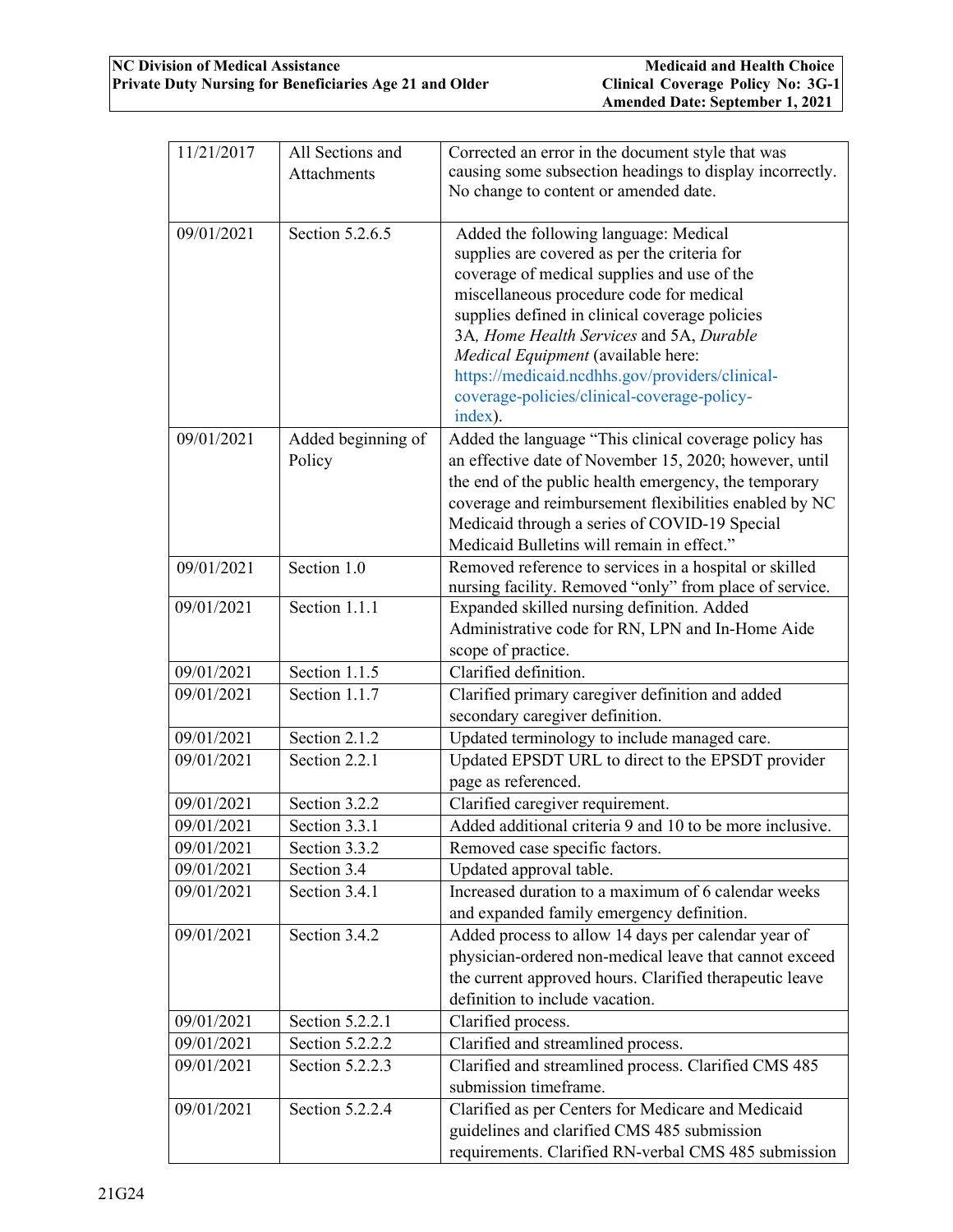|            |                   | as an acceptable document.                                 |
|------------|-------------------|------------------------------------------------------------|
| 09/01/2021 | Section 5.2.2.5   | Clarified and streamlined the process. Clarified RN-       |
|            |                   | verbal CMS 485 submission as an acceptable document.       |
| 09/01/2021 | Section 5.2.2.5   | Clarified notification process.                            |
| 09/01/2021 | Section 5.2.2.6   | Clarified re-evaluation process and increased to reporting |
|            |                   | within 5 business days, which is consistent with reporting |
|            |                   | other changes within the policy.                           |
| 09/01/2021 | Section 5.2.3     | Clarified process.                                         |
| 09/01/2021 | Section 5.2.3.1   | Clarified section name.                                    |
| 09/01/2021 | Section 5.2.3.2   | Clarified emergency change process and increased to        |
|            |                   | reporting within 5 business days, which is consistent with |
|            |                   | reporting other changes within the policy.                 |
| 09/01/2021 | Section 5.2.4.2   | Clarified notification process.                            |
| 09/01/2021 | Section 5.2.5     | Clarified notification process.                            |
| 09/01/2021 | Section 5.2.5.2   | Clarified and streamlined the process. Added provisional   |
|            |                   | approval timeframe.                                        |
| 09/01/2021 | Section 5.2.5.2.1 | Streamlined process and added provisional review.          |
| 09/01/2021 | Section 5.2.5.2.2 | Streamlined process and added continuation review.         |
| 09/01/2021 | Section 5.2.5.3   | Streamlined process and added shared case process.         |
|            |                   | Removed Discharge Summary and Approval process.            |
| 09/01/2021 | Section 5.2.5.3.1 | Streamlined and Added Shared Provisional Review            |
|            |                   | process.                                                   |
| 09/01/2021 | Section 5.2.5.3.2 | Streamlined and Added Shared Continuation Review           |
|            |                   | process.                                                   |
| 09/01/2021 | Section 5.2.5.3.3 | Streamlined process and added Re-distribution of Shared    |
|            |                   | Hours process.                                             |
| 09/01/2021 | Section 5.2.6.1   | Increased to within 5 business days which is consistent    |
|            |                   | with reporting other changes within the policy.            |
| 09/01/2021 | Section 5.2.6.2   | Removed reference to Part D.                               |
| 09/01/2021 | Section 5.2.6.4   | Clarified PDN provider role in Home Health nursing         |
|            |                   | tasks.                                                     |
| 09/01/2021 | Section 5.3.4     | Clarified notification timeframe to within 10 business     |
|            |                   | days.                                                      |
| 09/01/2021 | Section 6.3       | Clarified to provide additional details as to who may be   |
|            |                   | employed to provide services.                              |
| 09/01/2021 | Section 7.2.2     | Clarified as per Department of Health and Human            |
|            |                   | Services Provider Participation Agreement.                 |
| 09/01/2021 | Section 7.4.1     | Added language to clarify caregiver role.                  |
| 09/01/2021 | Section 7.6       | Added language to clarify informal vs formal caregiver     |
|            |                   | role in marketing practices.                               |
| 09/01/2021 | Section 8.0       | Added Attachment B: PDN Forms with link to webpage.        |
| 09/01/2021 | All sections      | Updated all policy links.                                  |
| 09/01/2021 | All Sections and  | Updated "DMA" to "NC Medicaid," "primary physician"        |
|            | Attachments       | to "attending physician," as applicable, "provider" to     |
|            |                   | "PDN service provider," and "eligibility" to               |
|            |                   | "NC Medicaid eligibility."                                 |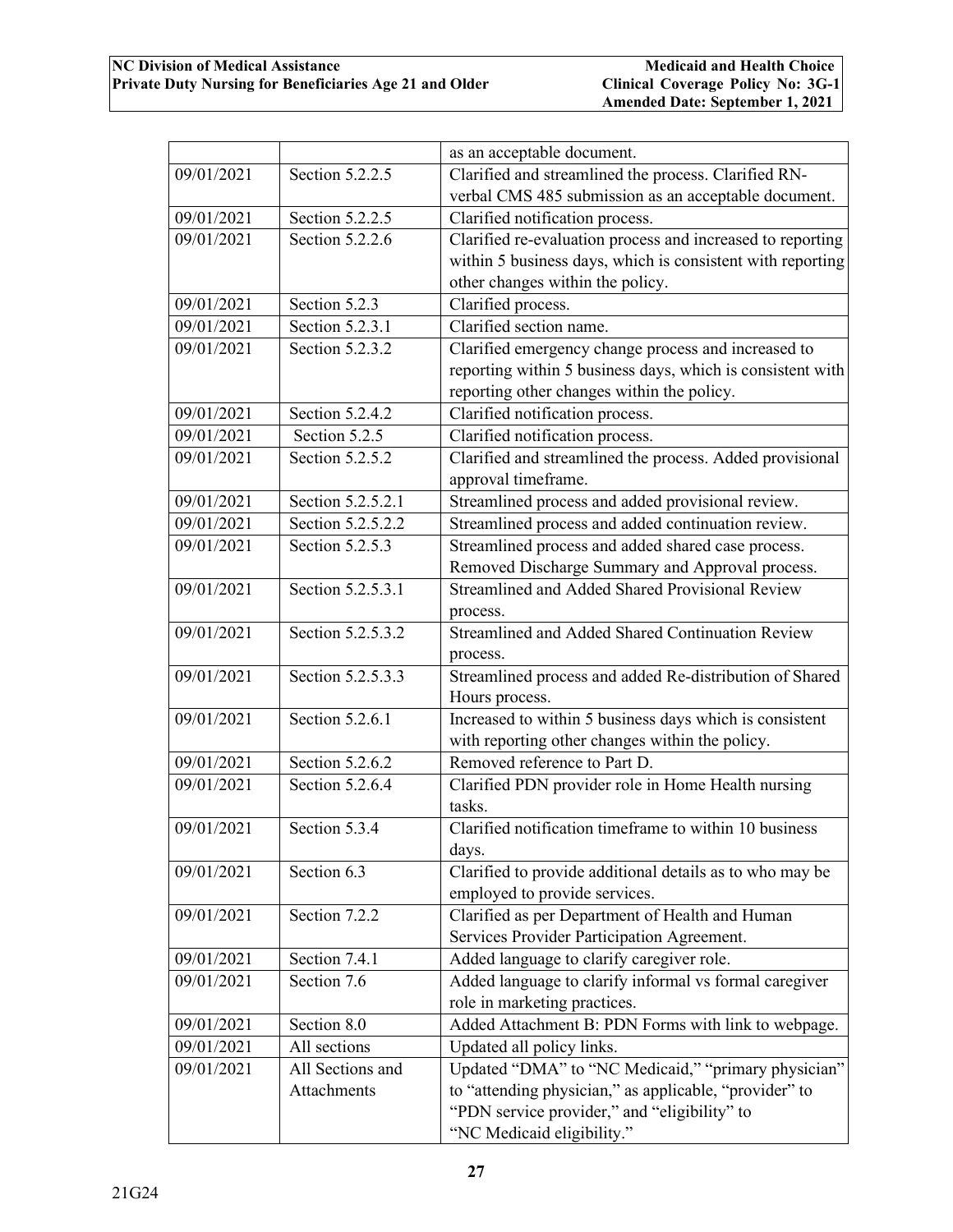## **Attachment A: Claims-Related Information**

<span id="page-31-0"></span>Provider(s) shall comply with the, *NCTracks Provider Claims and Billing Assistance Guide*, Medicaid bulletins, fee schedules, NC Medicaid's clinical coverage policies and any other relevant documents for specific coverage and reimbursement for Medicaid and NCHC:

#### <span id="page-31-1"></span>**A. Claim Type**

Professional (CMS-1500/837P transaction)

### <span id="page-31-2"></span>**B. International Classification of Diseases, Tenth Revisions, Clinical Modification (ICD-10-CM) and Procedural Coding System (PCS)**

Provider(s) shall report the ICD-10-CM and Procedural Coding System (PCS) to the highest level of specificity that supports medical necessity. Provider(s) shall use the current ICD-10 edition and any subsequent editions in effect at the time of service. Provider(s) shall refer to the applicable edition for code description, as it is no longer documented in the policy.

#### <span id="page-31-3"></span>**C. Code(s)**

Provider(s) shall report the most specific billing code that accurately and completely describes the procedure, product or service provided. Provider(s) shall use the Current Procedural Terminology (CPT), Health Care Procedure Coding System (HCPCS), and UB-04 Data Specifications Manual (for a complete listing of valid revenue codes) and any subsequent editions in effect at the time of service. Provider(s) shall refer to the applicable edition for the code description, as it is no longer documented in the policy.

If no such specific CPT or HCPCS code exists, then the provider(s) shall report the procedure, product or service using the appropriate unlisted procedure or service code.

| <b>HCPCS</b>      | <b>Program Description</b>  |
|-------------------|-----------------------------|
| Code(s)           |                             |
| T <sub>1000</sub> | <b>PDN Nursing Services</b> |

**Note:** Medical supplies are billed using HCPCS supply codes as indicated on the Home Health Fee Schedule. The Home Health Fee Schedule lists the covered supplies. Refer to NC Medicaid's Web site at https://medicaid.ncdhhs.gov[/.](http://dma.ncdhhs.gov/)

#### **Unlisted Procedure or Service**

**CPT:** The provider(s) shall refer to and comply with the Instructions for Use of the CPT Codebook, Unlisted Procedure or Service, and Special Report as documented in the current CPT in effect at the time of service.

**HCPCS:** The provider(s) shall refer to and comply with the Instructions For Use of HCPCS National Level II codes, Unlisted Procedure or Service and Special Report as documented in the current HCPCS edition in effect at the time of service.

#### <span id="page-31-4"></span>**D. Modifiers**

Provider(s) shall follow applicable modifier guidelines.

Modifiers are required for billing PDN nursing services as follows: TD for RN care and TE for LPN care.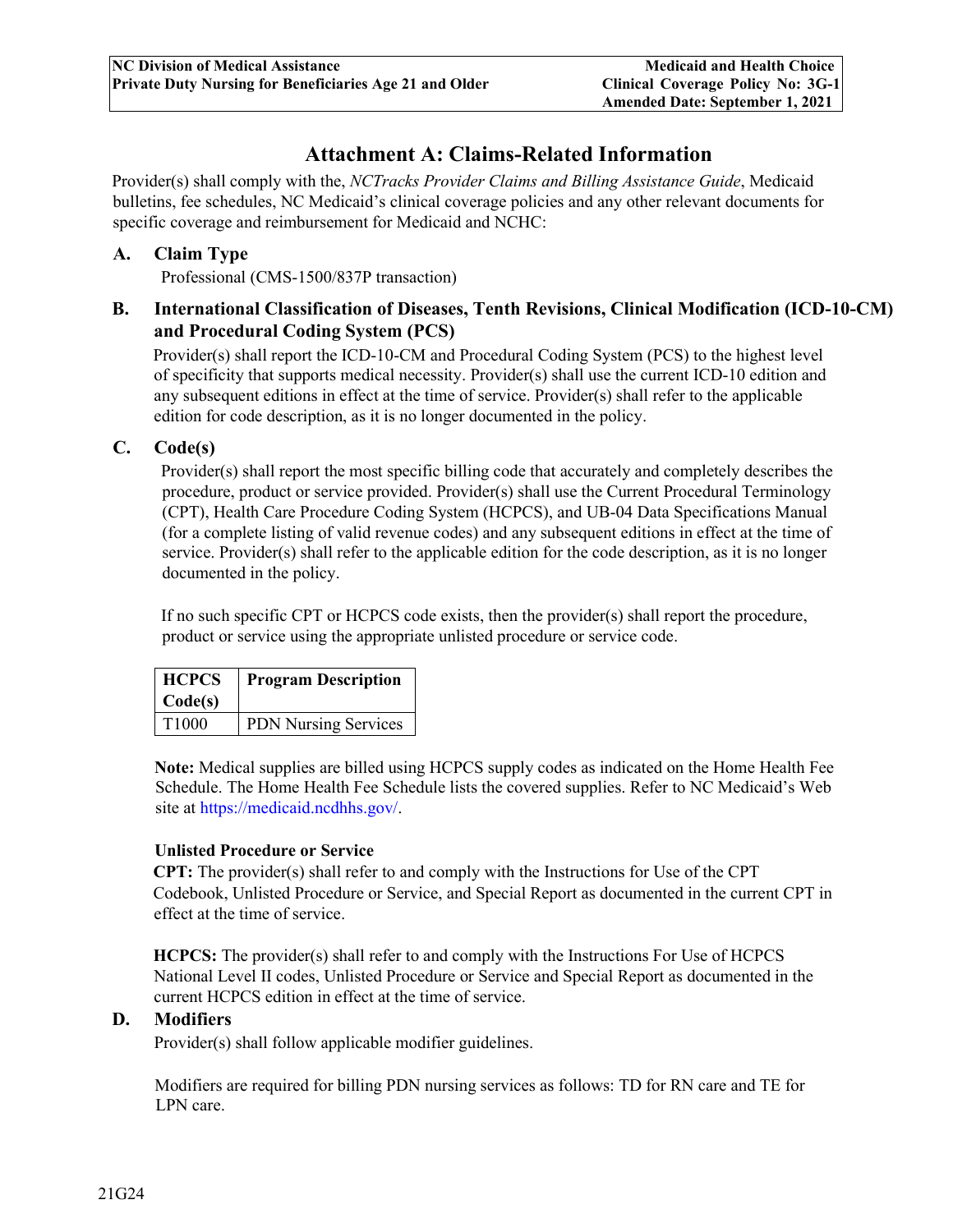### <span id="page-32-0"></span>**E. Billing Units**

Provider(s) shall report the appropriate code(s) used which determines the billing unit(s).

1. PDN Services

PDN services are billed in 15-minute units and shall not exceed the NC Medicaid authorized number of PDN units per week. The qualifications of the nurse shall be specified.

2. Medical Supplies Medical supplies are paid by item and quantity supplied and according to the Medicaid Home Health Fee Schedule. Refer to **Subsection 5.2.6.5** for coverage criteria.

#### <span id="page-32-1"></span>**F. Place of Service**

PDN services are provided in the beneficiary's private primary residence. Refer to **Subsection 4.2**

#### <span id="page-32-2"></span>**G. Co-payments**

For Medicaid refer to Medicaid State Plan, Attachment 4.18-A, page 1, located at [http://dma.ncdhhs.gov/document/state-plan-under-title-xix-social-security-act-medical](http://dma.ncdhhs.gov/document/state-plan-under-title-xix-social-security-act-medical-assistance-program)[assistanceprogram.](http://dma.ncdhhs.gov/document/state-plan-under-title-xix-social-security-act-medical-assistance-program)

For NCHC refer to G.S. 108A-70.21(d), located at [http://www.ncleg.net/EnactedLegislation/Statutes/HTML/BySection/Chapter\\_108A/GS\\_108A-](http://www.ncleg.net/EnactedLegislation/Statutes/HTML/BySection/Chapter_108A/GS_108A-70.21.html)[70.21.html](http://www.ncleg.net/EnactedLegislation/Statutes/HTML/BySection/Chapter_108A/GS_108A-70.21.html)

#### <span id="page-32-3"></span>**H. Reimbursement**

Provider(s) shall bill their usual and customary charges. For a schedule of rates, refer to: [https://medicaid.ncdhhs.gov//](https://medicaid.ncdhhs.gov/)

Reimbursement is based on the NC Medicaid Home Health and Private Duty Maximum Rate Schedule, available at: https://medicaid.ncdhhs.gov/

#### **Program Integrity**

The Office of Compliance and Program Integrity (OCPI) section of NC Medicaid investigates PDN services provided without authorization. PDN service providers that render services that are not medically necessary or not performed as documented on the CMS 485 (Home Health Certification and Plan of Care Form) are referred to Medicaid's OCPI unit for evaluation and potential recoupment of reimbursement.

Licensed nurses who falsify medical records in an effort to qualify a beneficiary for PDN services are referred to the N.C. Board of Nursing or the appropriate North Carolina Health Care Personnel Registry (DHSR, the N.N. Board of Nursing or both).

#### **Unit Limitations**

The following limits apply: Billed time cannot exceed the number of units per week authorized by NC Medicaid.